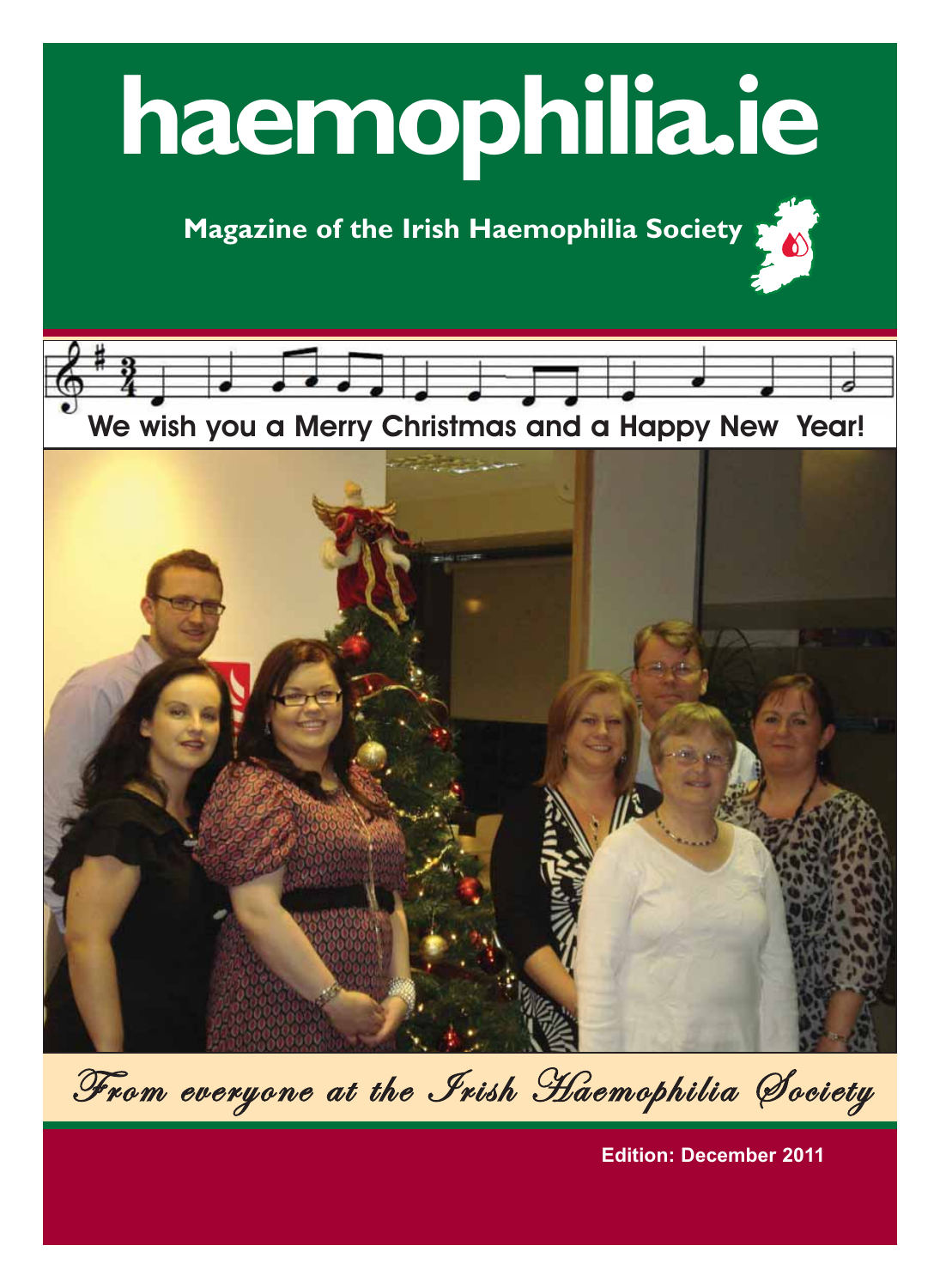#### **Office and Centres Christmas Opening Hours**

#### **The Irish Haemophilia Society NCHCD** AMES' HOSPITAL We would like to inform you that the offices of the Irish **December 2011** Haemophilia Society will close for Christmas on Friday 23rd Friday 23rd 08.30 - 16.00 December and will re-open on Tuesday 3<sup>rd</sup> January. Saturday 24th Closed Sunday 25th Closed Monday 26th Closed Bank Holiday In case of an emergency, please contact Anne Duffy on 087 Tuesday 27th Closed Bank Holiday 2320255. Wednesday 28th 08.30 - 17.00 Thursday 29th 08.30 - 17.00 A special thank you goes to everyone who volunteered at various events and activities during 2011. We very much Friday 30th 08.30 - 17.00 appreciate all of your hard work. Saturday 31st Closed A big thank you also goes to all those who helped the **January 2012** Society by fundraising during the year and we cannot forget Sunday 1st Closed those who sent in donations. We value your support. Monday 2nd Closed Bank Holiday Tuesday 3rd 08.30 – 17.00 Wishing you all a very Merry Christmas and a Peaceful New Year. **When the NCHCD is closed, patients with a**  *From the board and the staff of the*  **bleeding disorder, who have a bleed, should present** *Irish Haemophilia Society.*  **themselves to Walter Stevenson Ward as per the evenings and weekends process. Cork University Hospital Our Lady's Children's Hospital Crumlin** Digildést<br>Mhuire na Leanaí, **CUH W** 出技法 34 味好 ork University Hospit .<br>Our Lady's<br>Children's **December 2011 December 2011** Friday 23rd 08.30 - 13.00 Friday 23rd 08.30 - 17.00 Saturday 24th Closed Saturday 24th Closed Sunday 25th Closed Sunday 25th Closed Monday 26th Closed Bank Holiday Monday 26th Closed Bank Holiday Tuesday 27th Closed Bank Holiday Tuesday 27th Closed Bank Holiday Wednesday 28th 09.00 - 13.00 Wednesday 28th 08.00 - 16.00 Thursday 29th 09.00 - 13.00 Thursday 29th 08.00 - 16.00 Friday 30th 09.00 - 13.00 Friday 30th 08.00 - 16.00 Saturday 31st Closed Saturday 31st Closed **January 2012 January 2012** Sunday 1st Closed Sunday 1st Closed Monday 2nd 08.30 - 17.00 Monday 2nd Closed Bank Holiday Tuesday 3rd 08.30 - 15.00 **When the centre is closed, please A registrar haematologist will be on call at contact CUH on 021-4546400 and ask for all times and will be available for any emergencies the Haematology Registrar on call. throughout the holidays.**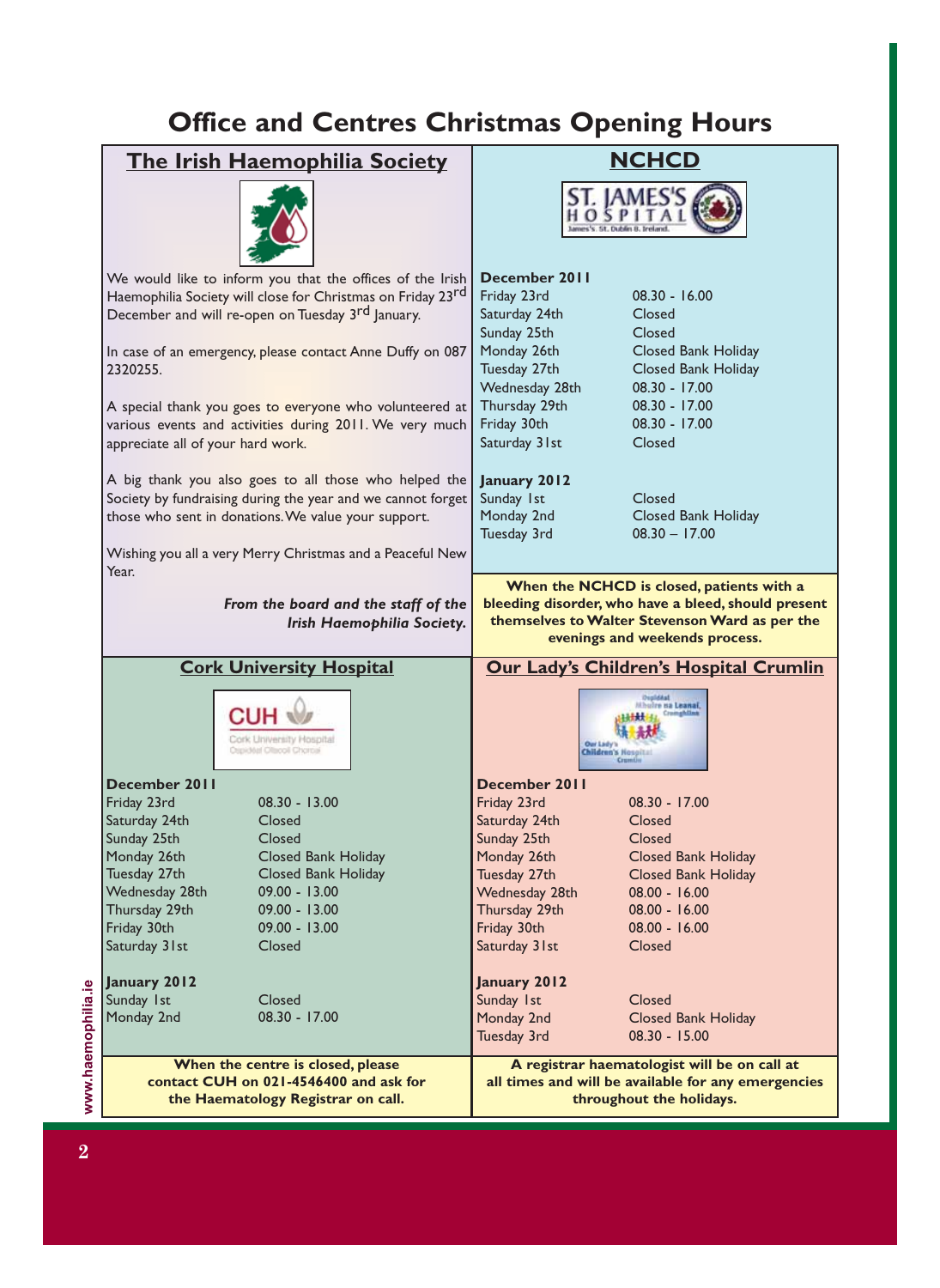## **Contact**

**Irish Haemophilia Society, First Floor, Cathedral Court, New Street, Dublin 8.**

**Phone: 01 6579900 Fax: 01 6579901**

**Email: info@haemophilia.ie**

**Website: www.haemophilia.ie**

**Editor: Debbie Greene**

**Sub Editor: Nuala Mc Auley**

**Email: debbie@haemophilia.ie**

**Executive Board: Chairperson Traci Dowling**

**Vice Chairperson Michael Davenport**

**Secretary Mary Hanney**

**Treasurer Gerard O'Reilly**

**Patrick Downey Brian Byrne Eoin Moriarty Brian O'Riordan**

**Staff: Chief Executive Officer Brian O'Mahony**

**Administrator Debbie Greene**

**Counsellor Anne Duffy**

**Office Team Nina Storey Declan Noone Nuala McAuley Fiona Brennan**



**Christmas Opening** Hours for the IHS, CUH, OLCHC and NCHCD.







7 My Members' Conference.



Youth Group.



Abroad.

14 UK AGM.

15 Fundraising.



Scholarships.



**8** AGM Preliminary Programmes.

Calendar of Events. *Debbie Greene*

## **A Note from the Editor**

Hello everyone,

Welcome to the December edition of haemophilia.ie. I hope you are all getting organised for the Christmas festivities. We have lots of interesting articles and information in this magazine and I hope you enjoy reading this issue.



*Debbie Greene, Administrator*

Read all about the Members' Conference on pages 7, 8 and 9, and what a weekend it was. The evaluations that came back from members were terrific. We were delighted to hear that you all enjoyed the weekend and found it beneficial. It was the biggest ever attendance at a members' Conference. We had 85 adults and 52 children, along with staff, volunteers and speakers. Our next big conference is our AGM which takes place the first weekend in March 2012 in the Lyrath Estate in Kilkenny. Packs will be going out to members in early January.

Brian O'Mahony updates us on various issues in his CEO report on pages 4 and 5. On pages 12 and13 you will find a moving and remarkable article written by a member who has travelled to Thailand for the past couple of years to volunteer in a school for young children.

Also in this issue you will find reports from the European Haemophilia Consortium Conference, the UK AGM, the Memorial Service and a fundraiser that took place in Cork recently. On page 16 you will find details of the recipients of the Grants and Scholarships. On page 17 you will find some information about the World Federation of Hemophilia Congress that takes place in Paris in July next year.

Don't forget to keep yourself updated with all our events on pages 18 and 19 where you will find "Calendar of Events" which includes the preliminary programme for the AGM 2012.

Finally, I would like to wish you all a very Happy Christmas and a prosperous New Year. Looking forward to seeing you all at the AGM in March.

*Administrator*

 $\bf{3}$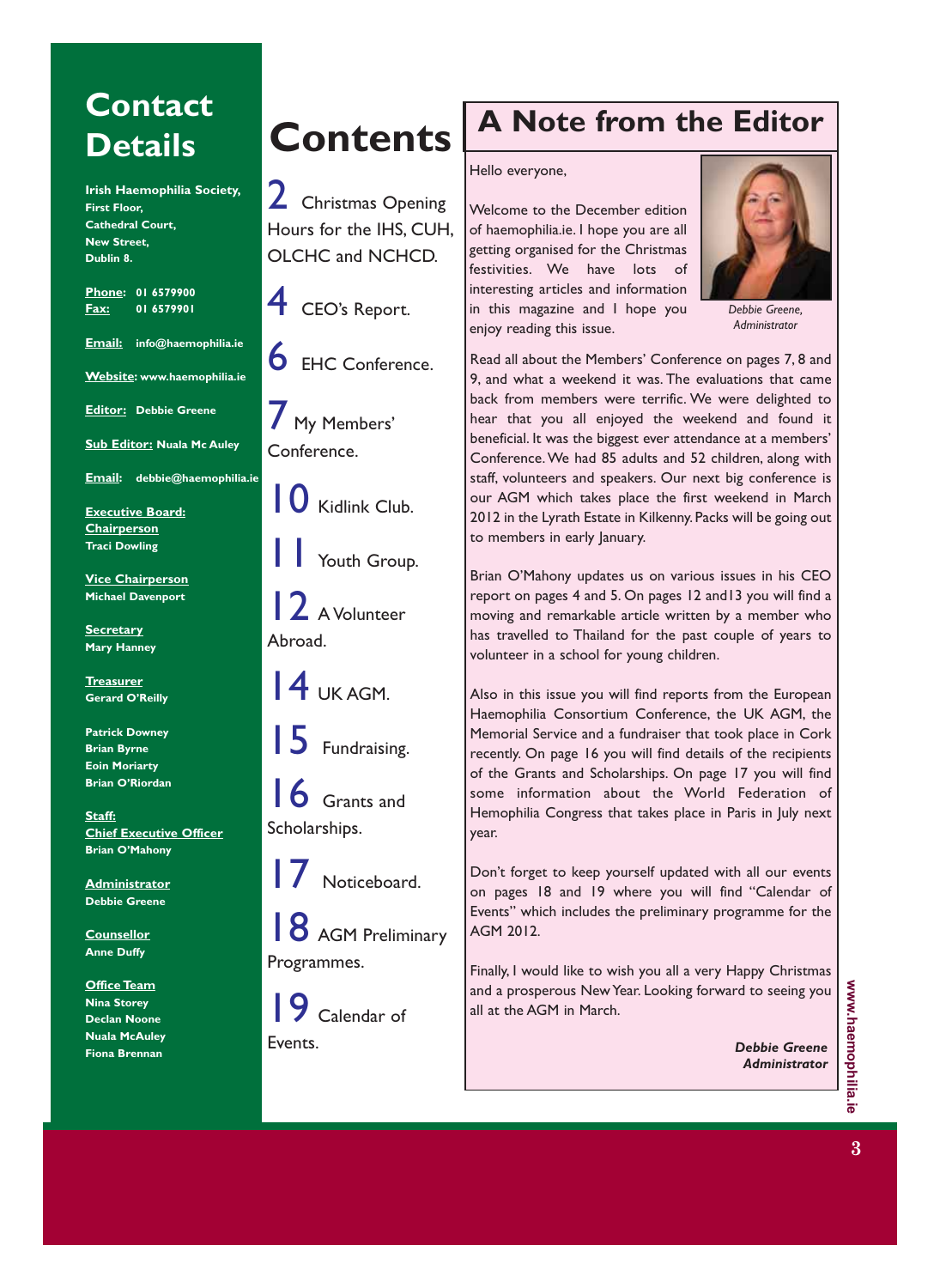#### $CEO<sub>c</sub>$ **CEO's Report**

The course of 2011,<br>
we organised specific<br>
meetings for women with<br>
bleeding disorders and a conference we organised specific meetings for women with bleeding disorders and a conference for men with haemophilia aged 18 to 35. One day meetings for women with bleeding disorders took place in Dublin and Cork and were very much appreciated by those in attendance. In addition, prior to the meetings, we circulated our Women and Bleeding Disorders publication to every obstetrician and maternity



*Brian O'Mahony Chief Executive*

unit in the country. However, the numbers who attended these meetings do not warrant repeating these meetings in 2012. Instead, we will integrate sessions for women with bleeding disorders into the programme for the main conferences.

The conference for young men with haemophilia was a success. A total of twelve young men attended and fully engaged with the programme. Since the conference, 9 of the 12 have been in contact with the IHS staff, they are engaging more with the organisation and 4 have now become active volunteers. We will repeat this conference in 2012 in order to consolidate the sense of community among this group, increase their proactive engagement with their bleeding disorder and bring in other young adults and their partners.

Despite the economic situation, attendance at IHS conferences is increasing. Clearly, people are benefiting from the conferences. The attendance at our conferences is the highest of any of the developed countries when you look at the percentage of the members who attend. Typically, attendance between the 3 major conferences will be 360 which cumulatively represent 40% - 50% of the members on the mailing list. We are helped by geography and the relatively small size of the country, but also by the very strong sense of community we have worked so assiduously to foster. Our members vote with their feet. They are attending the conferences more regularly and in larger numbers because they are clearly benefiting from them. In contrast, despite the clear benefit of some of the specific meetings (such as those for women with bleeding disorders) for those who attend, these meetings attract a smaller group and would benefit from being integrated into the main programme at conferences. We have therefore decided not to organise specific conferences in the next 3 years for women with bleeding disorders, those with mild haemophilia or those with von Willebrands, but to integrate sessions on these topics into the main conferences. Our strategy of producing specific publications

on each of these topics in the course of the current strategic plan will continue. We will also organise a specific session for members and parents of children with inhibitors. This is a small but underserved group. In 2011, we sponsored the attendance of some members with inhibitors to attend a specific conference in the UK where the number of patients with inhibitors is sufficient to justify a conference. In the future, we can integrate lectures on this topic into the main conference programme.

Our conferences are working to full capacity. Due to the increasing number of children, of all ages, attending our conferences we have decided to add an additional children's group to our existing programmes. The ages and groups are as follows:

| Creche; $0 - 3$ years, | Cubs: $4-8$ years      |
|------------------------|------------------------|
| Kidlink: 9 – 12 years, | Youth: $13 - 17$ years |

This extra group and slight variations in ages of each group will allow for higher attendance and a more age appropriate and structured programme to cater to the needs of the children in each group. We are fortunate that we have volunteer driven programmes. Currently we have a group of 30 talented and dedicated volunteers, but with three weekend conferences a year, we are asking a lot from our volunteers. With this in mind, we have begun an ambitious volunteer recruitment programme which aims to recruit up to an additional 40 volunteers by the end of 2012. Volunteers will go though a selection process and interview. If accepted, they will be given induction training, training in our Child Protection Policy and will be Garda vetted. This will be co-ordinated by 2 of the staff. If you would like to volunteer or for more information contact Nuala in the office on 01 657 9900 or nuala@haemophilia.ie and she will be happy to help.



#### **Data Collection**

Haemophilia treatment works and can transform the quality of life of the child or adult with haemophilia or bleeding disorder. However, it is not enough to say that treatment works, it is increasingly necessary to prove this and to demonstrate the efficacy and benefit of treatment. In the current and probable future economic environment we face, it is important to be able to clearly demonstrate the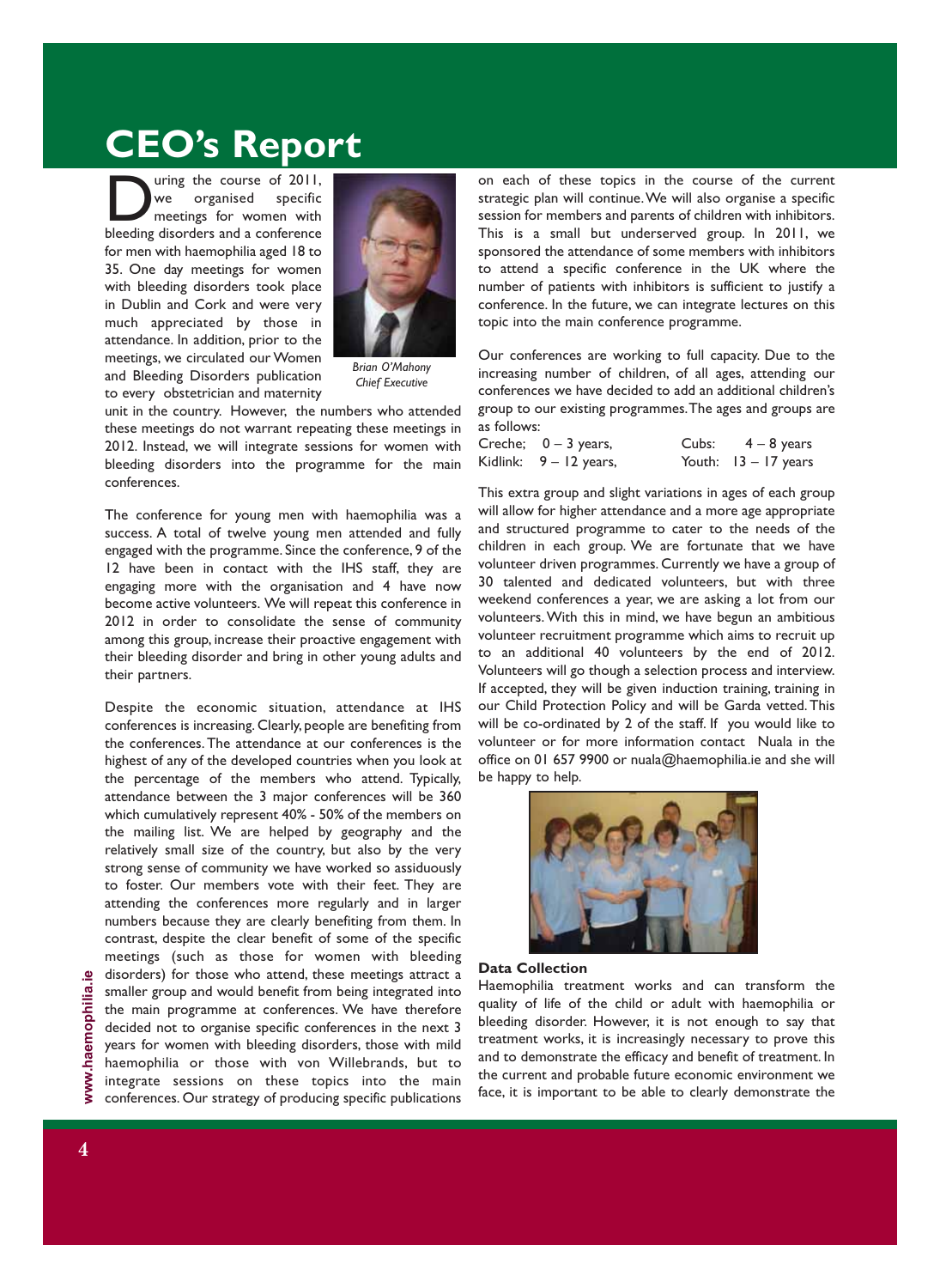benefits of optimal treatment and care. The treatment centres should be collecting evidence based data on the outcomes of treatment. This involves, in the first instance, accurate and complete reports of home use of factor concentrate. It is vital that each person with haemophilia who is on a home treatment regime keep accurate and timely records of their factor concentrate utilisation and send this to the treatment centre as required. This is being and will increasingly be greatly facilitated by the handheld smart phones which are now used to scan the home treatment used and send the information back to the centres immediately. This facilitates better clinical management of haemophilia, allows for alerts in the case of any problem with the product and helps the centres to compile the evidence based data needed to demonstrate the effectiveness of treatment. The hand held phones are still in the process of being rolled out to all on home treatment, but when this is complete it will provide an excellent and comprehensive vehicle for demonstrating the effectiveness of treatment.

The centres should also, ideally, be collecting data on days missed from school, college or work in addition to the number of bleeding episodes and asking people with haemophilia to complete simple quality of life questionnaires (the simplest of which consists of only five questions and can be filled out in two minutes). This will allow the provision of optimal treatment to be linked to improvements in quality of life and ability to attend school, college, work and fully integrate into society.

The Society are also increasingly asking members to complete surveys or questionnaires. These fall broadly into two categories. The first are the evaluation forms we ask each attendee at our conferences to complete, these allow us to receive invaluable feedback on the conference programmes, organisation and venues and allow us to plan future conferences with programmes that meet your real needs. The second surveys are data collection to allow us to analyse the benefits of treatment and care and give us the ammunition we need to advocate on your behalf. For example, we are currently carrying out a survey of men with haemophilia between the age of 20 and 35 to ascertain their quality of life including their recent history of bleeding episodes, days missed from college or work and measurable quality of life parameters. We are also carrying this survey out in nine other countries with the active co-operation of their national haemophilia societies. This survey and the results when analysed should provide compelling evidence to demonstrate the benefits of optimal treatment and care and we hope to have this published in a peer reviewed journal. This type of data collection is extremely useful to us when advocating on your behalf with the Government and

the HSE on continued provision of optimal treatment for haemophilia.



#### **Twinning with Vietnam**

Our twinning programme with the Vietnamese haemophilia community continues to be active and productive. In September of this year, I visited Hanoi to lead and facilitate a number of workshops for the haemophilia patient organisation and volunteers. This included workshops on organisation and governance for their board and executive, workshops for volunteers to encourage them to become more involved and workshops on advocacy and action planning for the board and key medical, lay staff and volunteers. The workshops were attended by some 50 volunteers and board members and resulted in some real and concrete steps being undertaken. A rota of volunteers was established at the National Institute for Haematology and Blood Transfusion (which is the main treatment centre and also the headquarters of the Haemophilia Society). Each volunteer committed to giving one full day each month to the centre to assist those with haemophilia who attend or are in patients, introduce them to each other and build a sense of community. On any given day, between 30 and 50 people with haemophilia are either in-patients or visit the centre for treatment. Both adults and children are treated there by the excellent and caring team. There is a library and a room with a computer where some of the people with haemophilia congregate. The role of the volunteers will be to give them practical assistance, to introduce parents, children and adults to each other and to facilitate the type of community building which was such a strong feature of the development of care in Ireland in the 1970's when a national system of care started. This sense of community has remained, has sustained us and helped us to deal with the difficult times and celebrate the good times. I hope that a similar sense of community will now be built in Vietnam who are really just starting out on this journey to better care. A number of peer groups for young men, older men, mothers and children were also organised. This work will continue in 2012.

> *Brian O'Mahony, Chief Executive*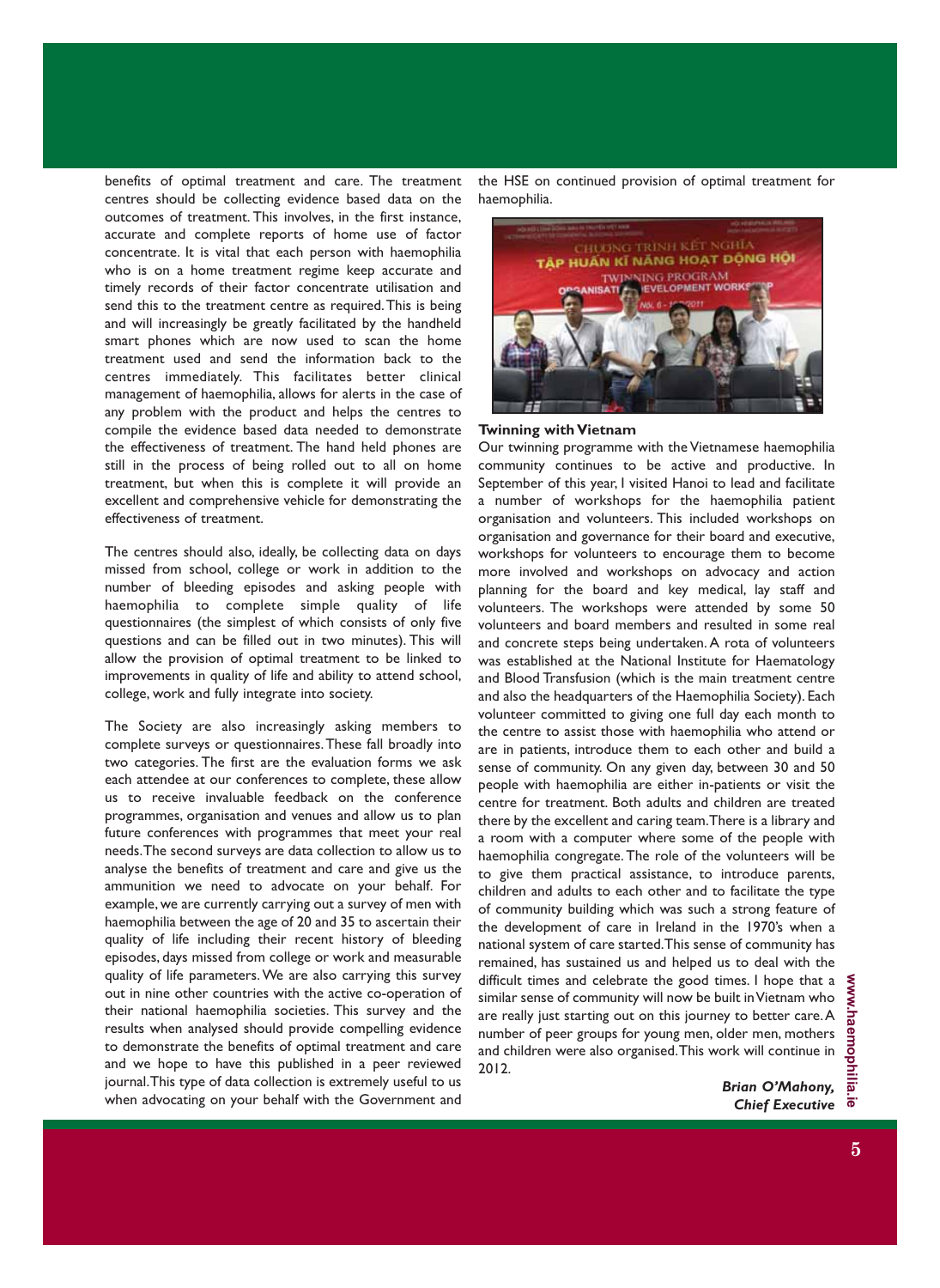## **IHS at EHC**



#### **European Haemophilia Consortium Conference Budapest 7th to 9th October 2011**

The venue could not have been more lovely, the Marriott Hotel, overlooking the<br>Danube in Budapest. What a great conference, with plenty of excellent<br>presentations. The 24<sup>th</sup> Annual European Haemophilia Consortium Conferen Danube in Budapest. What a great conference, with plenty of excellent presentations. The 24<sup>th</sup> Annual European Haemophilia Consortium Conference welcomed nearly 300 delegates from all over Europe. Ger O'Reilly and myself represented the Society at the conference.

We arrived on the Friday afternoon and we were immediately impressed with the first lecture "Improving haemophilia care in Europe". It was also very interesting to hear about the "Economics of haemophilia care". Daniel Arnberg from Sweden and Keith Tolley from the UK gave great presentations that would make you think about cost versus health benefits. I was also surprised to hear that Sweden do not have a national registry. On Saturday the session on "Inhibitors" that Brian O'Mahony chaired was excellent. Brian also gave an overview of national tenders with examples of how other National Member Organisations (NMO's) tender, and pointed out that tenders are cost effective. Yuri Zhuylov spoke about the improving factor supply in Russia and mentioned that even though factor supply has improved a lot, some areas still have a very low per capita use because people do not want to change or go to a haemophilia centre for treatment. There was also a very good debate about prophylaxis that was both interesting and entertaining, which was chaired by Dr. Paul Giangrande from Oxford in the UK.

The attendance at the various lectures and presentations was huge, and of course over the years getting to know delegates it was lovely to meet up with people we had met at the last WFH Congress. The business meeting took place on Sunday morning and I was impressed that a lot of the Steering Committee gave presentations. During the business meeting Brian O'Mahony was elected President of the Consortium for the next 4 years. We wish Brian all the best in his new role. I know Brian has already been looking at a strategic plan for the EHC along with scheduling events for the coming years.

Thanks to the Hungarian NMO for all their efforts in organising a great conference. The next conference takes place in Prague from 26<sup>th</sup> to 28<sup>th</sup> October 2012.

> *Debbie Greene Administrator*







#### **Left to right:**

IHS CEO, Brian O'Mahony was elected EHC President at the Conference. Ger O'Reilly and I at the exhibition area of the conference. Mark Skinner, President of the World Federation of Hemophilia spoke at the conference.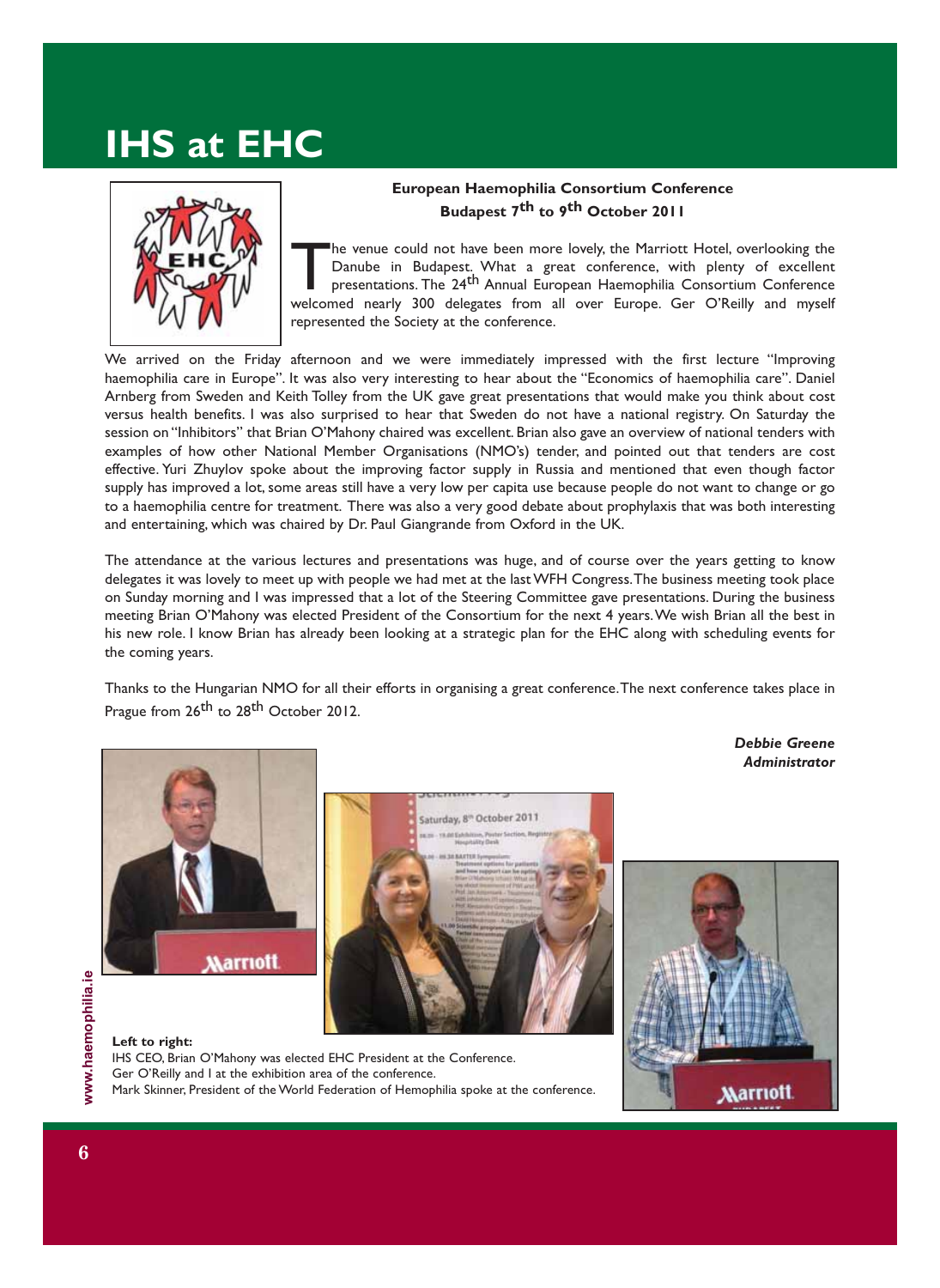## **My Members' Conference**

Our trip to Galway was our third weekend we<br>enjoyed with the Society. So not to break away<br>from tradition we got lost yet again so five hours<br>after leaving Derry we finally arrived at the hotel enjoyed with the Society. So not to break away from tradition we got lost yet again so five hours after leaving Derry we finally arrived at the hotel.

We were greeted with friendly faces and the tiredness quickly turned to excitement as we looked forward to the weekend ahead. I was pleased to learn that Orlaith, my friend I met at the clinic in Belfast was attending her first weekend. I just knew she would get as much as I do from the weekend. The topics covered were a main factor for us coming as I felt each would be beneficial for my husband Brian and myself.



The kidlink programme is always thoroughly enjoyed by Caolán and Demi-Leigh. They are fully entertained as long as swimming is on the cards they are more than happy.

On the Saturday the talks ranged from fitness and health to dealing with and recognising depression and helping to cope with it. We attended all of the talks as we feel there is always something beneficial may it even be something small.



The first talk was given by Dr. Joe Clarke and he told us that we should not let a bit of rain stop us from walking or running. My husband has been over using the phrase "what's a bit of rain" anytime I try and have a lazy day.

Personally I thoroughly enjoyed Jean O'Leary's talk, she truly inspired me on how she has overcome her experiences with depression and has learned to cope with the help of the group "Aware". It was refreshing to hear Jean speak so openly about depression as it can be a subject with a lot of stigma attached.

As a carrier of haemophilia with a son and father who have severe haemophilia A, watching how they suffer daily I think it can be challenging. Patricia Byrne, Psychologist from NCHCD, showed me that it can be both normal and acceptable to have periods of feeling low and there's plenty of help available.

It was good to hear Patricia talk of how haemophilia can impact on the lives of people with haemophilia and their families. On a personal level Caolán would often question his haemophilia and wonder why he has it and not his friends?

We always speak openly with Caolán about his haemophilia, reassure him it will not affect him in the way it has his granddad and he will always be aware of the support available. Haemophilia will always be a part of his life but will never take over. We feel the Irish Haemophilia Society has helped us deal with this topic immensely, not just for Caolán but for all of us.

Speaking with Caolán about it helps him deal with the fact he is not the only person who has haemophilia. It is great for Caolán to see other children with haemophilia at the weekends-enjoying activities, games and programmes the same as other children. It is comforting for us to speak with and relate to parents and for Demi-Leigh to speak to siblings who understand how we feel. The positivity and sense of encouragement we receive is over-whelming.



The Saturday afternoon ended with a fitness session which was great fun, if my memory serves me correctly the women beat the men in the Wii boxing challenge!

**7www.haemophilia.ie** www.haemophilia.ie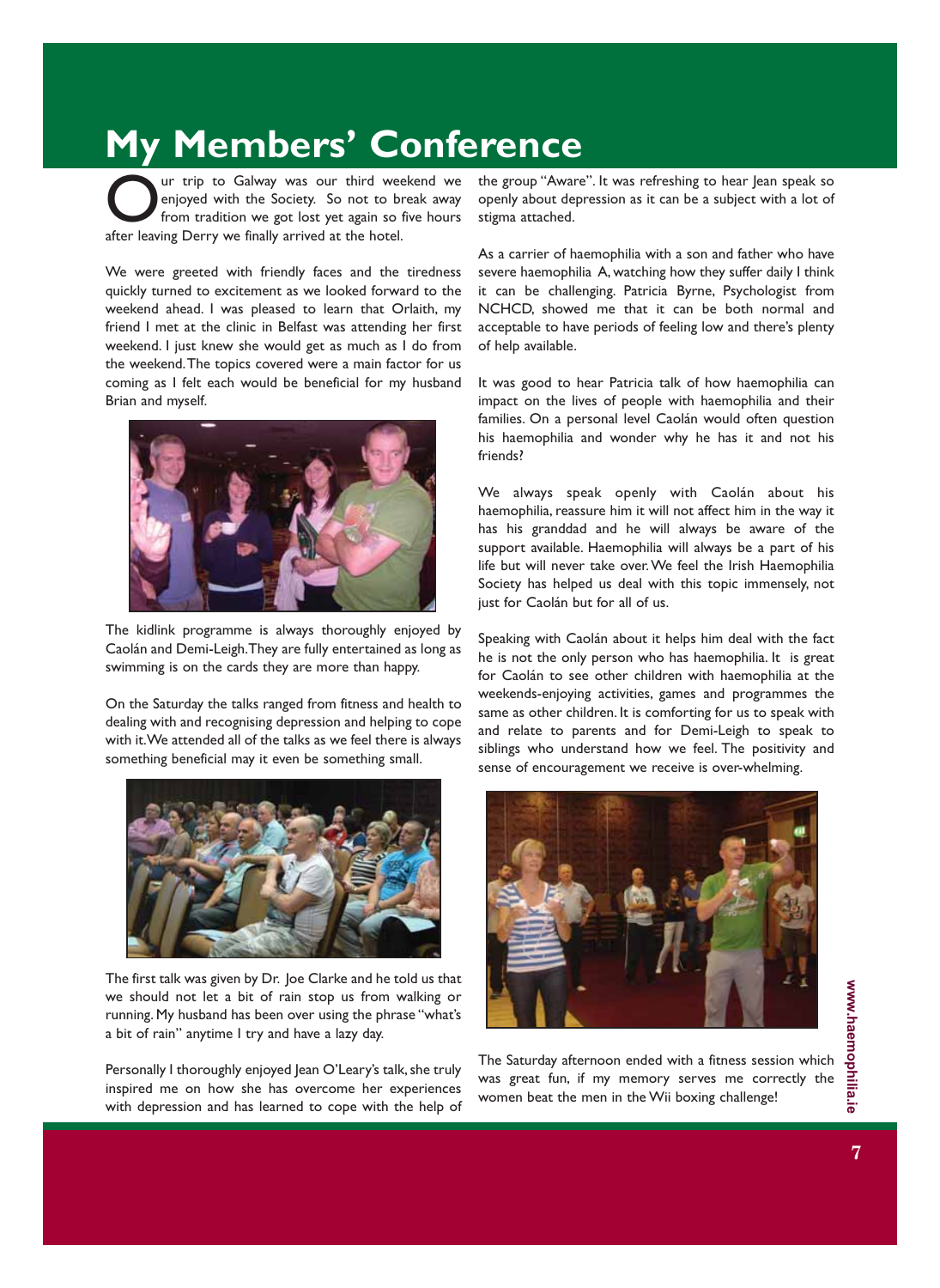This helped me realise you don't have to join an expensive gym or leave the house to get fit or enjoy fitness. We can incorporate fitness into a family activity where we all can have fun and exercise at the same time. I can do it in the comfort of my own house if Caolán isn't well and I need to stay at home with him.

While waiting for dinner Brian and Caolán went swimming and Demi-Leigh and I used this opportunity to rest. I met a man Paddy, within minutes of talking with him I found out he knew my uncle Denis. Denis also had severe haemophilia and never let it hinder him, he was my daddy's older brother and in the words of my daddy his "Mentor". Denis was a member of the society many years ago but he sadly passed away. It was nice for me to meet Paddy and talk about him and sharing memories, as Denis lived in Limerick and I didn't get the chance to see him as regularly. Paddy is a great character and he makes the society the success it is, the society unites all different wonderful people together.

We loved the evening meal and getting the chance to talk with everyone in a relaxing and friendly environment.

After an enjoyable meal Brian and I sat and watched all the young boys and girls playing and carrying on, laughing and smiling without a care in the world. It made us so happy and content watching the children. Caolán and Demi-Leigh were tired so we didn't get to play family fortunes but we all had an enjoyable day anyways.



Fortunately I had a fresh head on Sunday morning and attended the first talk which was given by John Stack. I had debated with myself about going to this talk as I believed I knew all there was to know about what I should and shouldn't be eating but boy was I wrong! John held my attention the whole time, I found the talk very beneficial and was amazed to hear all the information about nutrition and the right foods to eat. I think John can relate to each of us as a parent himself and it is so important for us to make wise food choices as it filters through to our children. My Daddy has always stressed the importance of keeping Caolán healthy and slim so he doesn't put to much pressure on his joints. John is a Personal Trainer as well as a Food Nutritionist; he spoke of finding a healthy balance between exercise and a healthy diet.

I found his segment on strength training extremely interesting. I left the talk feeling quiet confident that there would be a new Sinéad in terms of eating patterns, but unfortunately the motivation has slightly wavered if only we could have bottled what John has!



The formal part of the weekend ended with a cooking demonstration. I watched in amazement, the chef made it look so simple and it tasted really good. I took down the ingredients; needless to say they are still pinned to the fridge. The weekend ended with a beautiful lunch, I love these times getting to chat with other parents, swap stories and just have a good laugh. We had the chance to chat with Jordan about his trip away, it was great to see the boys just living ordinary lives and not letting their Haemophilia get in the way!

It's always hard to believe when the time comes to go home, it goes by so quickly yet we learn and do so much. Fortunately Edward gave us directions for a quicker and more straight forward journey home and off we went with full belly's and a great feeling of optimism.

Each of the weekends has made us that little bit more confident in our future ahead. We are still cautious and never under estimate the seriousness of Haemophilia we have learned to relax a little and for this we are eternally grateful. We are already looking forward to March, it just can't come quick enough!

Go raibh mile maith agaibh

Le Meas,

**Sinead Moore**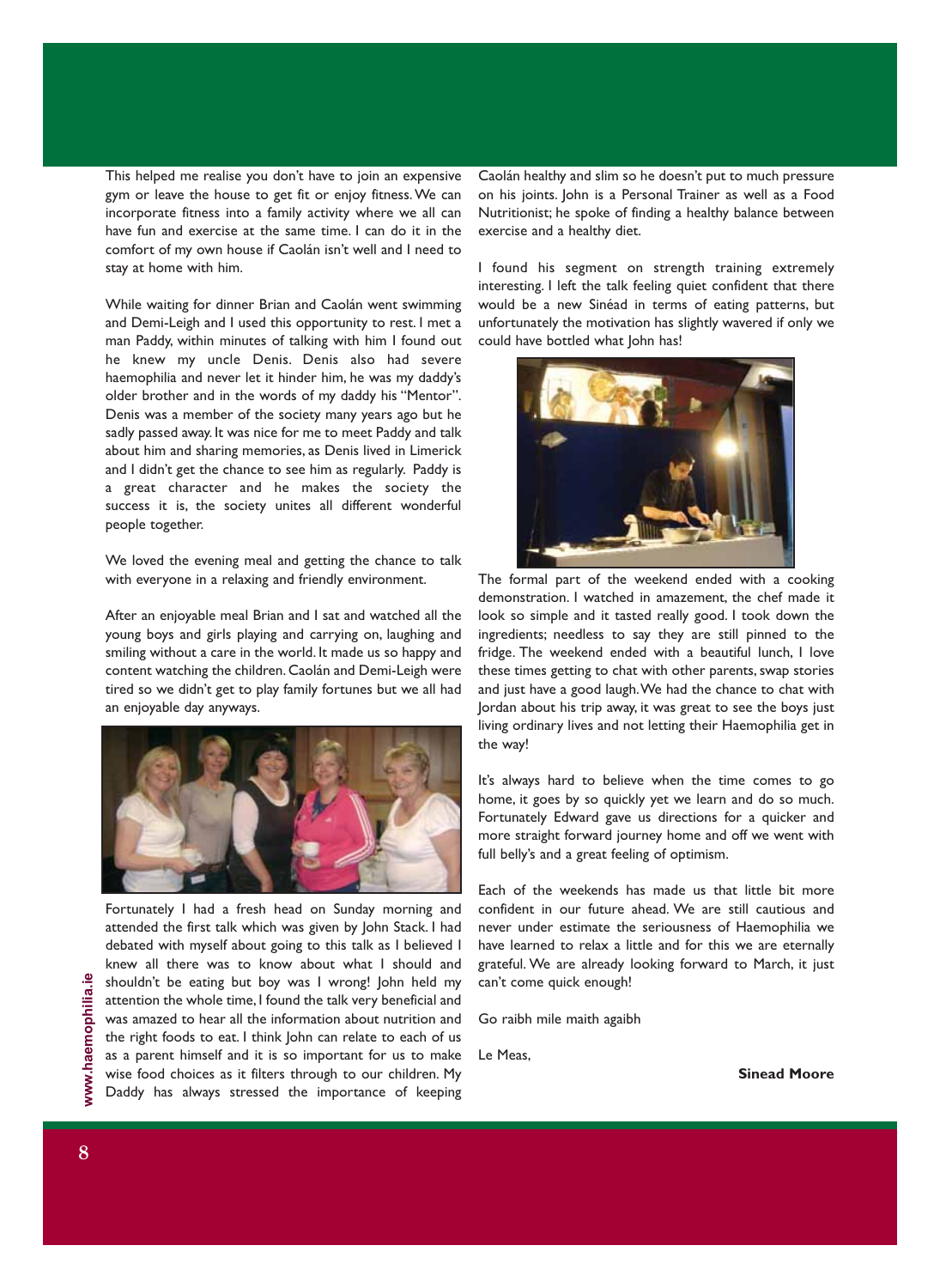## **52 is the Magic Number!**

ith 52 children booked in to attend the weekend, we knew it was going to be a lot of work, but luckily, as always the weekend turned out to be a great success!

On Friday night our Youth Group members and their volunteers packed onto the bus bound for a weekend of adventure and fun in Lilliput Activity Centre, Co. Westmeath. As I waved them off, I must admit I was a little bit envious of their trip, but back in the hotel we had a jam-packed weekend of activities ourselves.

The crè che group started bright and early on Saturday morning; there were a lot of very excited faces coming through the door. With 23 children and 9 volunteer leaders for the weekend the room was a hive of activity. Arts & Crafts had a Halloween theme – lots of pumpkins and spiders and masks were hung up around the room. The older kids in the crè che (4-6 year olds) had educational sessions with a puppet show and pictures to colour in, all relating to haemophilia. It was great to see their eager faces excited about the different sessions throughout the weekend. As is always the case with the crè che the kids and volunteers for that matter enjoyed movie time, story time and the occasional nap during the weekend!

The Kidlink group also had a Halloween themed arts & crafts session and I was amazed by some of the masks the kids and volunteers created – we have a lot of artistic children in our midst – it also gave them the chance to jump out at me every time I walked into the room, I need to remember that for next time!! On Saturday afternoon the Kidlink group went bowling and by all accounts the kids played better than the volunteers. With swimming and an education session the Kidlink group were kept very busy and all the children enjoyed themselves.





with the youth group and here tells us exactly what they got up to: On Sunday morning the youth group returned full of energy (the same could not be said for some of the volunteers). IHS staff member Declan Noone was a leader

*"We arrived at Lilliput Adventure Centre at 10pm and we were straight into activities. First up was a night walk in the woods which was just the start of a wet and mucky, yet very enjoyable weekend. On Saturday morning, we started off gently with some orienteering and capture the flag in the woods - it was a lot of fun sprinting through the woods, ducking under branches, jumping over drains and applying very clever tactics by both teams. After a break, the group did some archery and some zip line followed by a warm lunch which was badly needed at that stage. Then the afternoon came with an obstacle course through some muddy pits and the piste de resistance bog hopping which the group got wet, mucky and frozen. All those sounds bad, it looked bad but I don't think I have ever seen a group enjoy something more. Smiles all round. To clean off we all headed to the lake for some canoeing before a hot shower and dinner. It didn't stop there either, that night there was a manhunt in the woods which was again a lot of fun. On Sunday morning, we all got up (verrry slowly) and went back to the hotel, for some games and a quick talk from Fiona on haemophila. Excellent weekend!"*

I would like to thank all of our volunteers from all the children's groups for helping with another fantastic weekend; we could not have the weekends without you all!

Looking forward to seeing you all in March!

**Fiona Brennan, Childrens' Programme Co-ordinator**

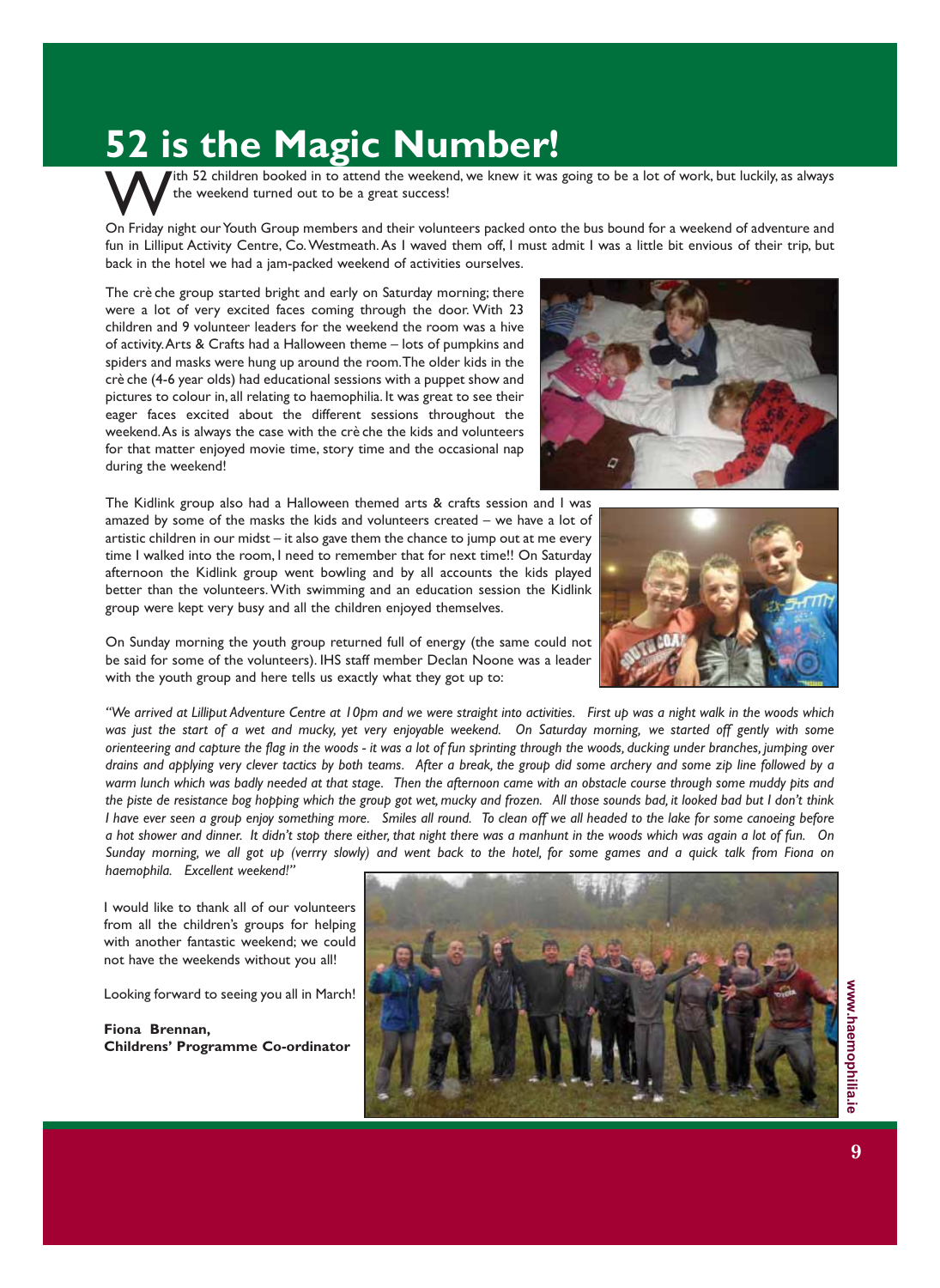## **Kidlink Club**

On the right are nine pictures, identify the pictures and then find the words in the wordsearch!

**GOOD LUCK!**

|         | b |   | S | w | z | S | ۰ | S | a | i | z | g | ٥ | z | n                         |
|---------|---|---|---|---|---|---|---|---|---|---|---|---|---|---|---------------------------|
| q       | m | h | α | a | h | c | w | i | z | n | u | m | k | q | α                         |
| q       | z | S | a | S | n | ٥ | w | m | a | n | a | c | c | n | d                         |
| i       | W |   | b | n | b | t | j | t | d | k | c | i | n | a | m                         |
| j       | d | j | i | ٥ | e | k | a | c | h | p | ٥ | m | W | g | $\boldsymbol{\mathsf{f}}$ |
| h       | a | b | z | i | e | c | n | с | q | g | b | v | w | t | k                         |
| p       | e | ٧ | n | t | h | y | g | b | ι | f | n | S | p | g | V                         |
| r       | r | C | e | a | i | ٧ | q | j | z | α | z | t | d | o | r                         |
| b       | b | i | a | r | S | ι | q | x | ι | u | u | b | u | q | t                         |
| y       | r | z | r | о |   | t | c | ٧ | n | x | w | S | m | i | ٧                         |
| k       | e | c |   | c |   | i | ٥ | z | p | ۰ | q | X |   |   | ί                         |
| n       | g |   | z | e | e | p | k | c | q | S | i | ٧ | m | t | g                         |
| a       | n | k | i | d | e | u | y | b | k | n |   | Ο | ٧ | z | ٧                         |
| q       | i | t | z | u | r | q | m | n | r | i | z | d | r | c | h                         |
| f       | g |   | ι | z | t | 9 | q | z | α | c | n | t | b | h | W                         |
| $\circ$ | C | e | r | e | i | n | d | e | e | r | i | a | k | C | i                         |



**What do you sing at a snowman's birthday party?** Freeze a jolly good fellow!

Santa walking backwards!

**What goes: now you see me, now you don't, now you see me, now you don't?**

A snowman on a zebra crossing!

www.haemophilia.ie **10www.haemophilia.ie**

10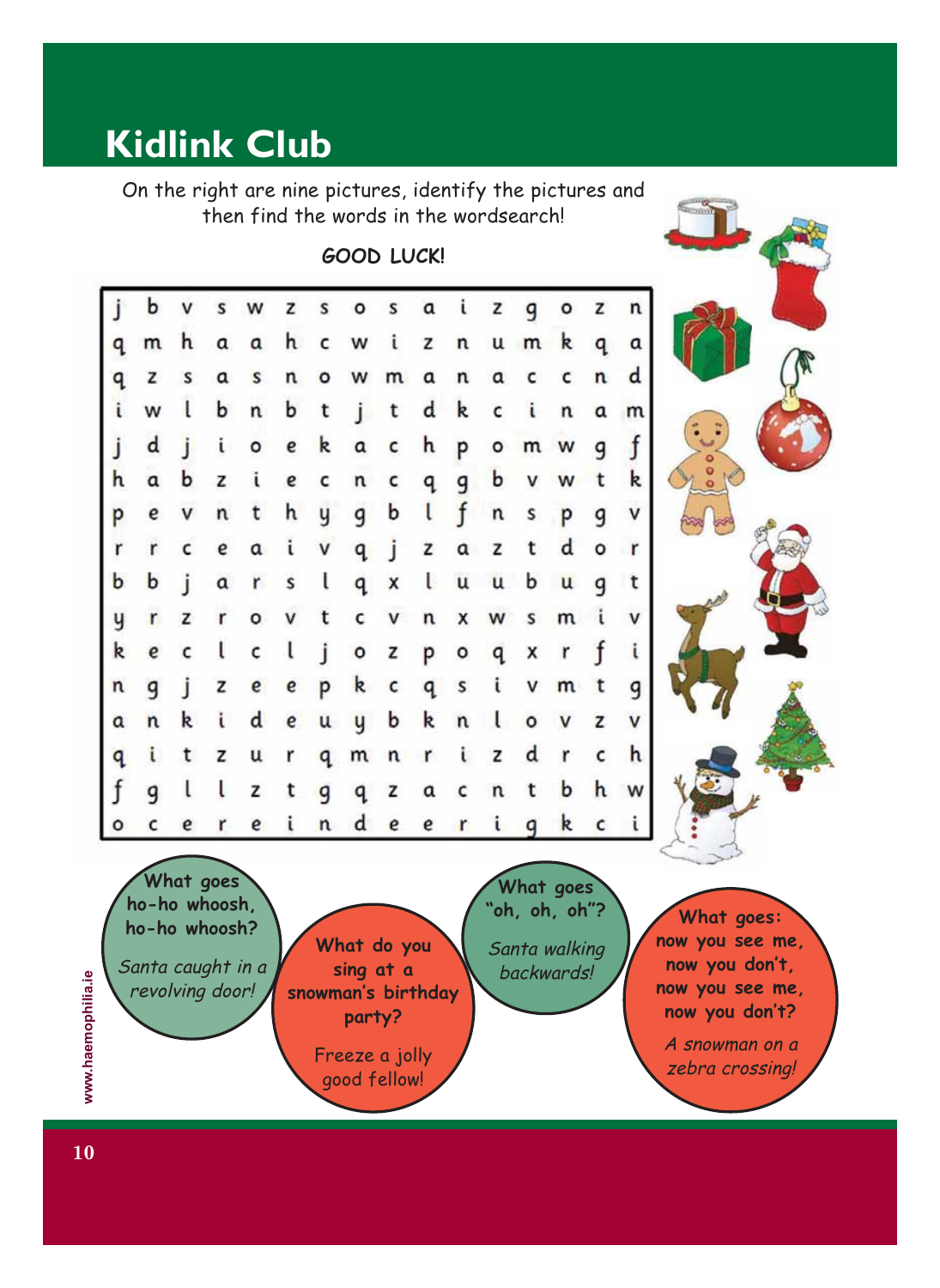## **Youth Group**



When you have finished, give the words to someone else to try and compare scores. Just remember to give everyone the same amount of time.

#### **FIND THE SEVEN DIFFERENCES IN THE PICTURES BELOW.**



#### Santa doll is bent.

**Spot the Difference:** (1) The ball as a light missing behind the teree on the left side. (2) The ball on the top branch is a different colour. (3) There is no nian on the top right hand side of the window. (4) The tree in the bottom right hand of the window is missing. (5)The hat on the doll on the left side is different. (6) The bow is missing on the red present. (7) The hat on the

Wordsearch: The words you had to find were: (1) Cake, (2) Stocking, (3) Gift, (4)

Decoration, (5) Gingerbread, (6) Santa Claus, (1) Reindeer, (8) Iree, (9) Snowman

**What do you call an old snowman?**

Water!

#### **ANSWERS:**

www.haemophilia.ie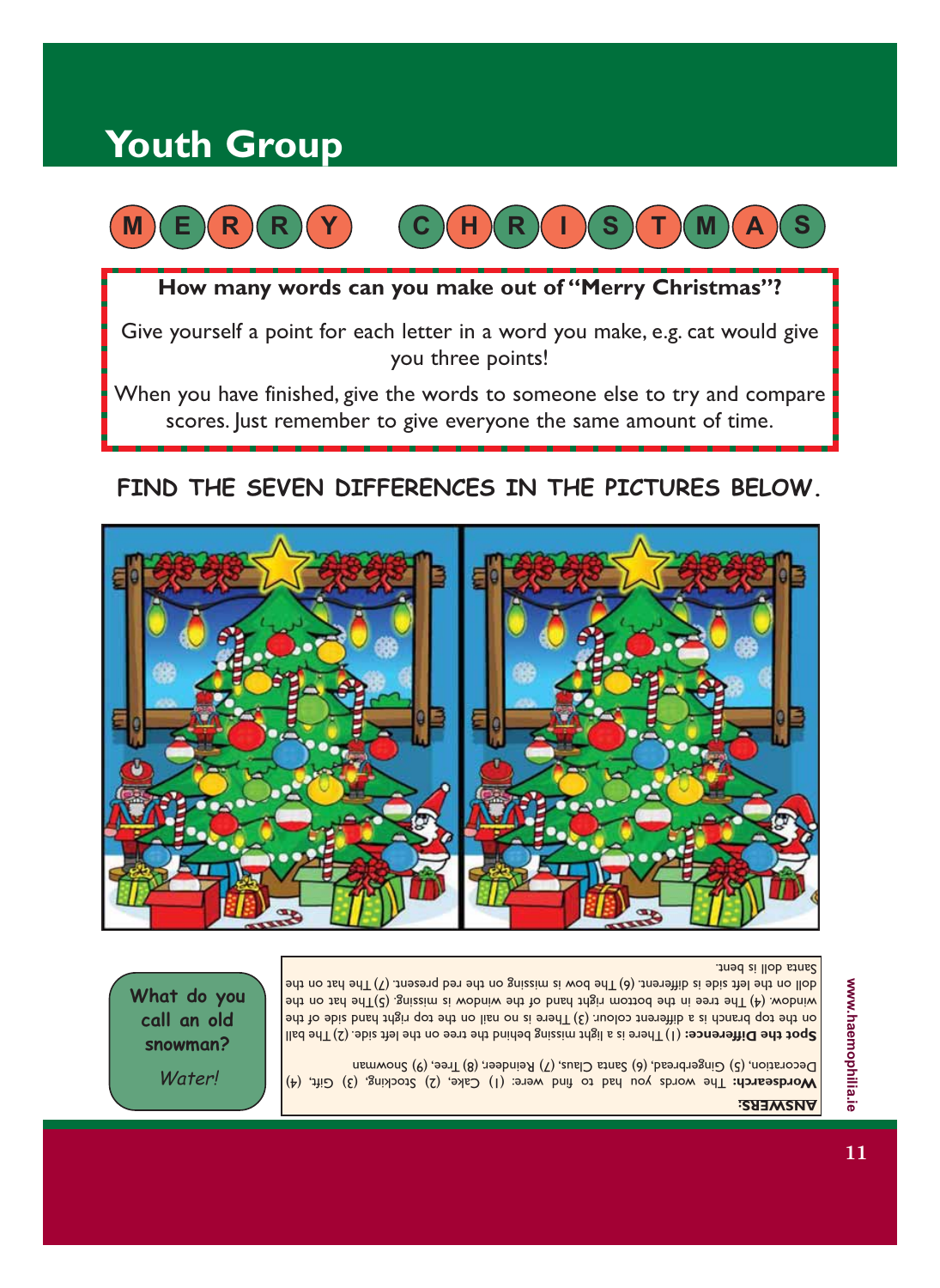## **Volunteering Abroad**

IHS Board member Brian O'Riordan made his second trip of the year to Sarnelli Orphanage in North Eastern Thailand this October. Here, he describes his experiences there.

ather Michael Shea, a Redemptorist priest and native<br>of Wisconsin (and from good Kerry stock!), moved<br>to the north east of Thailand to work with the<br>underprivileged and neglected living in the area. He and ather Michael Shea, a Redemptorist priest and native of Wisconsin (and from good Kerry stock!), moved to the north east of Thailand to work with the his colleagues tended to the needs of the elderly, the sick and orphans, Buddhist as well as Catholic. Over the decades, Fr. Shea began to realise that the problem of AIDS was beginning to take a horrendous toll on the local population. A greater number of people were becoming infected, and so more and more families, particularly women and children, found themselves banished by their fearful and ill-educated villages. As the 90s wore on, Fr. Shea came across an increasing population of abandoned, and often infected, children. And so he established Sarnelli House, an orphanage for HIV infected and orphaned kids in the Nongkhai province.



*Here I am with Tokyo, Nook and Bang Lek from the Orphanage*

Over the years, children have come into his care from elderly, weak or impoverished grandparents, the social or prison service, other care homes and often villagers worried about the health of the child. Young girls have been rescued from prostitution or abuse, children have been found dying on the side of the road and one was discovered having been thrown into a rubbish dump. Today, there are over 150 kids thriving in six different houses, ranging from a three month old baby to young adults. The little ones play, run amok and cause mayhem, while the older ones go to school and learn trades. Over half of the residents are HIV positive but thanks to the advent of and access to anti-retroviral therapy, most are doing very well and fortunately none of the little ones are infected. The charity also operates an outreach programme, tending to local children who are still with their families.

I first heard about Sarnelli House from a friend while living in London and about three years ago, began to sponsor one of the girls housed there. I pay US\$20 a month and this goes towards her education, housing, food and any medication she may need. Her name is Fa and she and I began to write to one another almost immediately. I might occasionally send t shirts and a couple of pounds (or a Lady Gaga CD!) for her birthday or Christmas. Fa, in turn, replies with drawings and lovely letters of thanks. This year, I decided to pay a visit during their school holidays and at the end of March, took my first steps into a life changing environment. I was initially wary about how to behave around so many children. But my fears were unfounded. I was welcomed with open arms by the staff and the kids, all of whom completely stole my heart.



*From left to right: Mooksie, Wow, Bang. Bowling, Nook and Joi Joi.*

The minute I walked into the compound, I was surrounded by curious Boy Lek, Auhn, Kedt and Puerk. They jumped into my arms and babbled, pointing at and leading me to the swings, where they exhorted me to push them higher. Each day, before I knew it, my hands were full of happy, affectionate kids. Children I had never met calmly took my hand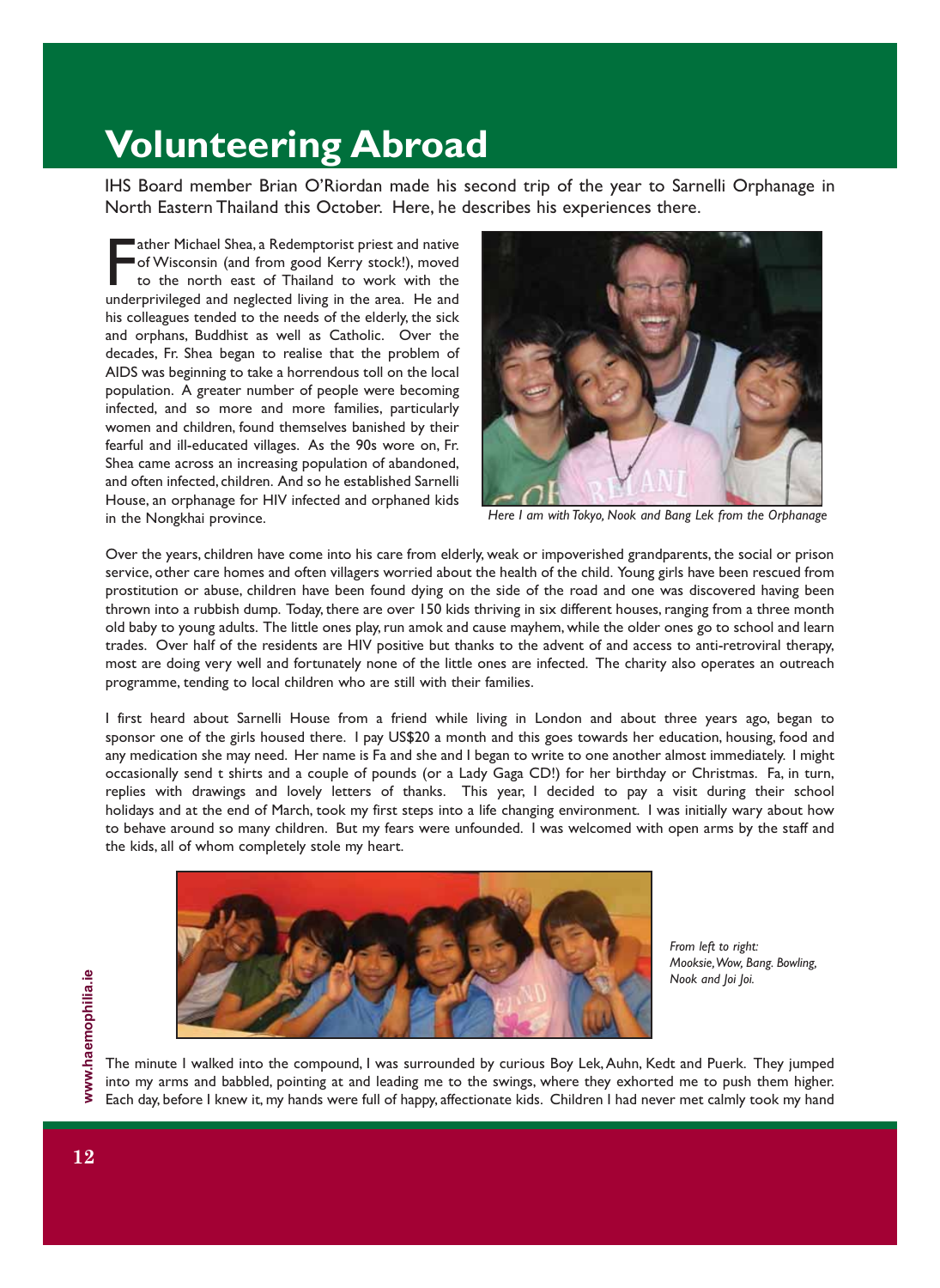and stood with me, led me to play or dragged me off on an adventure or to do some colouring. We ran, we swam, I taught them English, they squealed with laughter at my pitiful Thai, we cycled, we coloured, we laughed, danced, sang, shopped and hugged. The visit flew by and it ended far too quickly. I got to finally meet Fa, who turned out to be a shy and sweet teenage girl. She had never met a foreigner before and with her lack of English and my non-existent Thai, we stood there awkwardly staring at the floor. I don't know which of us was more relieved when a translator came along to help us out. It was lovely to get to know her over my two visits. I also developed a very close friendship with little Tokyo, whose fierce intelligence and stubborn resilience impressed me greatly. She was quite poorly during my first trip and I spent a fair bit of time comforting her, as my mother did for me when I was a child. We struck up a fairly special bond, and now I sponsor her as well. Seeing her so healthy, strong and sassy six months' later was one of the highlights of my whole year. She is learning English so she can write to me and wants to be a doctor. Friends and family members support four other children, so now up to seven kids are walking around wearing Cork and Ireland t-shirts. So happy and healthy are the majority of the children that it is easy to forget how lucky they are to have found Sarnelli and how it has changed their lives. There is an infectious energy, boundless laughter and childish wonder in their lives and I savoured every single minute.

Sarnelli House employs over fifty local men and women, who work as house mums, cooks, nurses, gardeners and drivers. And the enterprise is expanding every year. This year, they hope to buy more land in order to grow their own rice, keep more animals and build a multi purpose hall. The head nurse is Kate Introna, a native of Australia who has been there for almost a decade now. Along with Fr Shea, Kate holds the show together and represents all that is good about Sarnelli House. They are truly remarkable people. The kids are the true heroes though. Many of them have been through more than most of us would dread to imagine and yet they live each day with a vigour and enthusiasm that we could all do well to learn from. I can't wait to see them again.

For more information, visit www.sarnelliorphanage.org







*Clockwise from above center:*

- *\* Bas and Peter.*
- *\* Dtoey and Dtay.*
- *\* Kedt, Purek and Ahtit.*
- *\* Ice, Bowling, Nook and Bang Lek..*
- *\* Nin Nate and Hippo.*





**13www.haemophilia.ie** www.haemophilia 능.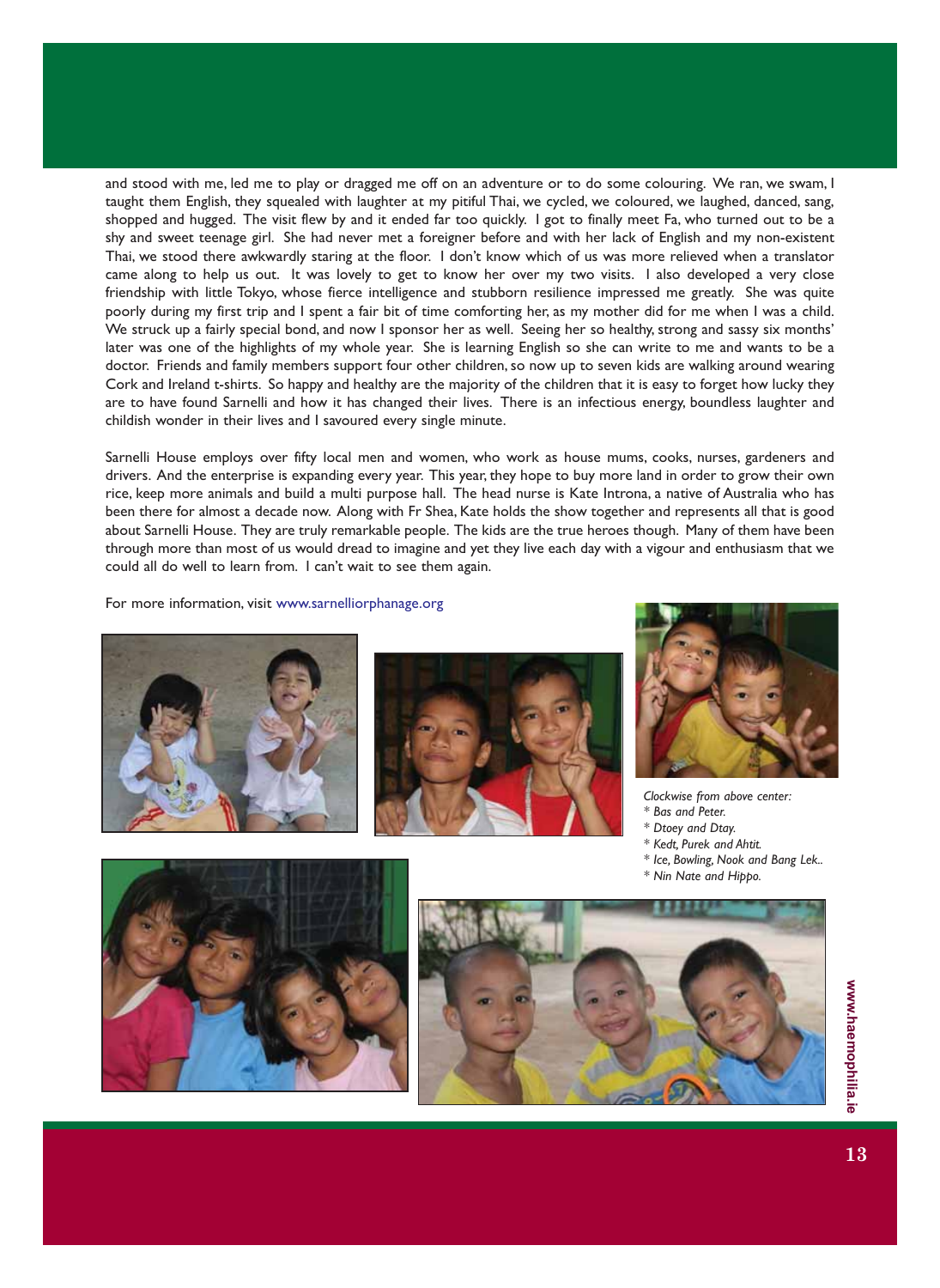## **UK AGM**

long with Pat Downey and Brian Byrne, I had the pleasure of attending the UK Haemophilia Society AGM & Conference with took place in Glasgow on the 5<sup>th</sup> & 6<sup>th</sup> November 2011. The I.H.S had a stand at pleasure of attending the UK Haemophilia Society AGM & Conference with took place in Glasgow on the conference which was a great opportunity for us to display our recent publications and also gave us a chance to talk with other delegates attending the conference. At the conference Liz Rizzuto stepped down as Chairperson of the UK Haemophilia Society and the new Chairperson is Bernard Manson, I would like to wish them both well.



*Board Members Pat Downey and Brian Byrne also attended the AGM.*

The Conference covered a variety of topics from the services and information offered by the UK Society, to sessions such as 'Fit for Future Treatment & Care' with Debra Pollard from the Royal Free Hospital and Kate Khair from Great Ormond Street Hospital for Children. Other sessions included Physiotherapy, Advocacy, Benefits for Children and Adults and Relaxation Techniques.



*Debra Pollard and Kate Kahir spoke on the issue "Fit for Future Treatment & Care"*

Along with the presentations there was a workshop on 'issues for parents and young adults' and two 'personal stories'. The parents and young adults attending the workshop kindly allowed me to sit in on this session and it was very interesting to hear not only the various issues but how they can be overcome, it was a very positive atmosphere.

The personal stories were from two mothers of young sons with severe haemophilia with inhibitors. The first mum, Maggie was born in the Democratic Republic of Congo, although her son Benny aged 11yrs was born in London. Maggie described the difficult life her grandmother and mother had raising children with haemophilia in a rural village. Maggie has since approached the UK Haemophilia Society and with their help is currently setting up an Africans Mothers Support Group to help raise awareness of haemophilia in Africa. Maggie said *'We are blessed to be in the UK, where Benny can get the best treatment'***.** The second mum, Assana was born in Cameroon and her son Fidel, aged 3 yrs was born in Italy. Fidel was 7months old when he was diagnosed with haemophilia; Assana had no history of a bleeding disorder in her family. Although Fidel was born in a 'wealthy' city in Italy there was no haemophilia centre and Assana described the feeling of fear and isolation when she was handed a 'big, scary book' to read. She also spoke about the importance of financial help, which was very little in Italy compared to the UK. Assana had to pay for items such as painkillers and icepacks, which are free in the UK. Assana said *'Parents in the UK should know how lucky they are even compared to other European countries'.*

Haemophilia Scotland has recently formed a management committee and is looking forward to providing ongoing services and support to its members in Scotland, especially to those living in isolated areas and on the islands. This is a difficult time for their members as the Penrose Inquiry (Scottish Public Inquiry into Hepatitis C/HIV acquired infection from NHS treatment in Scotland from contaminated blood products) is ongoing.

I would like to take this opportunity to thank Chris James, CEO and all the staff in the UK Society for their warm welcome to myself, Pat and Brian.



*Nina Storey Administrative Assistant*

*Board Member Pat Downey and I with UK Haemophilia Society Chief Executive, Chris James.*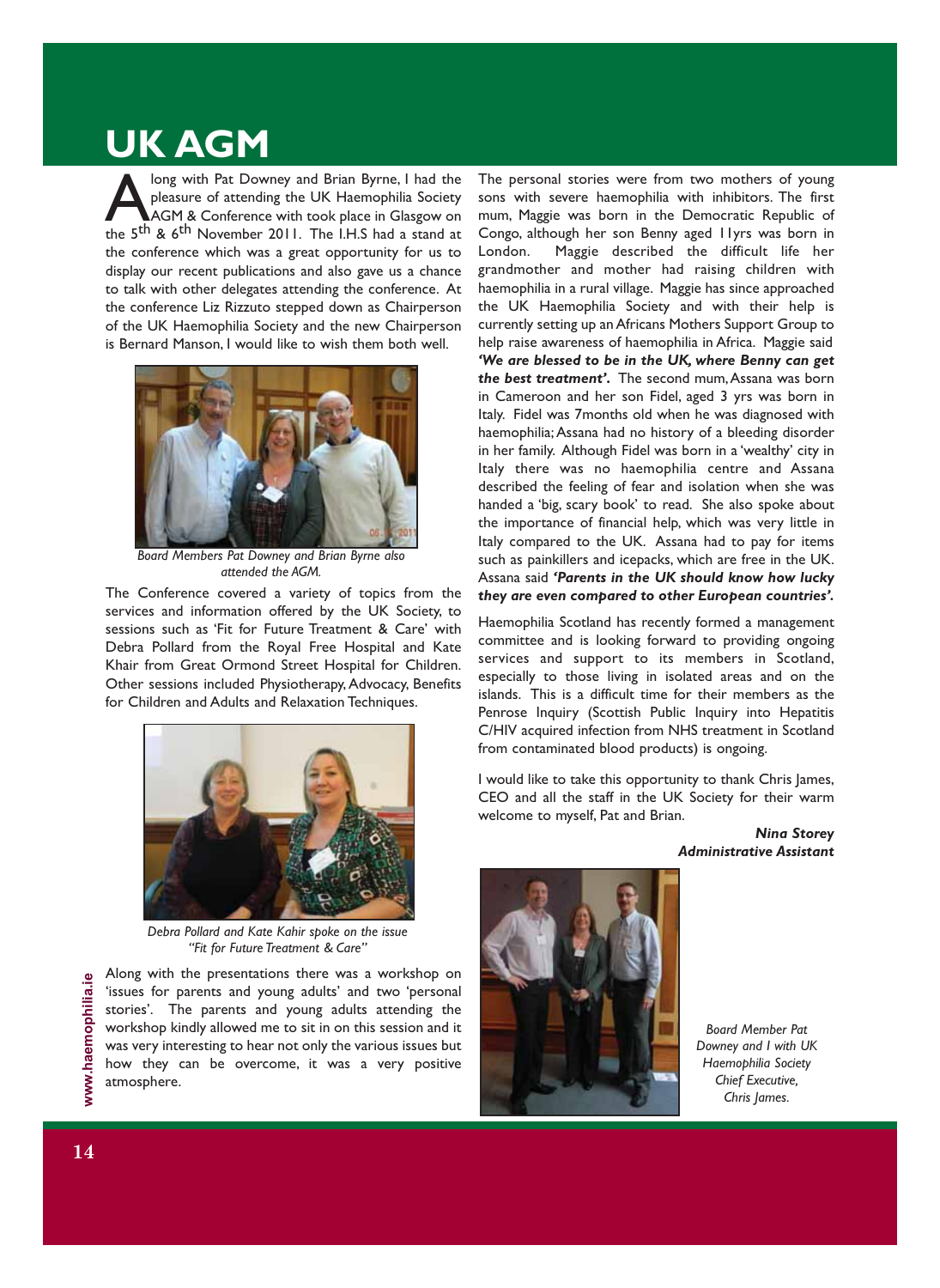## **Fundraising**

y class, 3E in Christ King Girls' Secondary School, Cork, decided to do our CSPE Action Project for our Junior Cert on The Irish Haemophilia Society.

Last year, our CSPE teacher told us that we needed to do a project on a charity, which would be worth 40% of our Junior Cert exam. Everyone in the class put forward different charities and I suggested the IHS. I explained briefly to the class what the Society was and how it helped people and families around Ireland with haemophilia. After a few debates and a vote, the class chose the IHS as its charity.

The class was split into different groups to organise fundraising for the society, and getting a member of the society to visit our school to teach us more about haemophilia. The fundraising group came up with the idea of holding a cake sale and a raffle. We sold the cakes along with the raffle tickets one lunch-time in school, and we had the raffle a few days later. The whole event was a success and we raised money to present to the society.

When we went back to school this year, we had finished our fundraising, so we contacted the IHS office and organised a visit to our class by Declan Noone. On October 21<sup>st</sup>, Declan came to our school during a CSPE class. He showed us a presentation on haemophilia, how it is passed through families and how it can affect the everyday lives of people with haemophilia. He explained the work of the society, from the different publications released for patients to the AGM and Member's Weekends. The girls in my class were surprised to find out that one day they might have a son or a family member with haemophilia.

We all found Declan's presentation very informative and really enjoyed it. The class are now writing up information booklets on what we did and what we learned from our Action Project. I would like to thank everyone in the IHS office, in particular Declan, for helping us with our project and teaching us about haemophilia. I think a project like this is a perfect way for people my age to fundraise and get involved in a charity like the IHS.



A huge well done and thank you to Bronagh O'Sullivan, left, sister of member Sinead Moore, second left, who recently took part in the 'Great Northern Run' which is a half marathon that takes place every year in Newcastle in the UK.

Bronagh very kindly did the run on behalf of the Society and raised a staggering €2,454.16. Anne Duffy and Debbie Greene met Bronagh and Sinead at the Regional Visit in Letterkenny on 21st November and were delighted to officially accept the cheque.

We look forward to seeing you both at the AGM in March in Kilkenny.



*Congratulations and thank you to the 3E Class of Christ King's Secondary School, Cork for their fundraising efforts. Here the class present I.H.S. staff member Declan Noone with a cheque for €165.00.*

www.haemophilia. **15www.haemophilia.ie** .<br>하

*Niamh Birkett*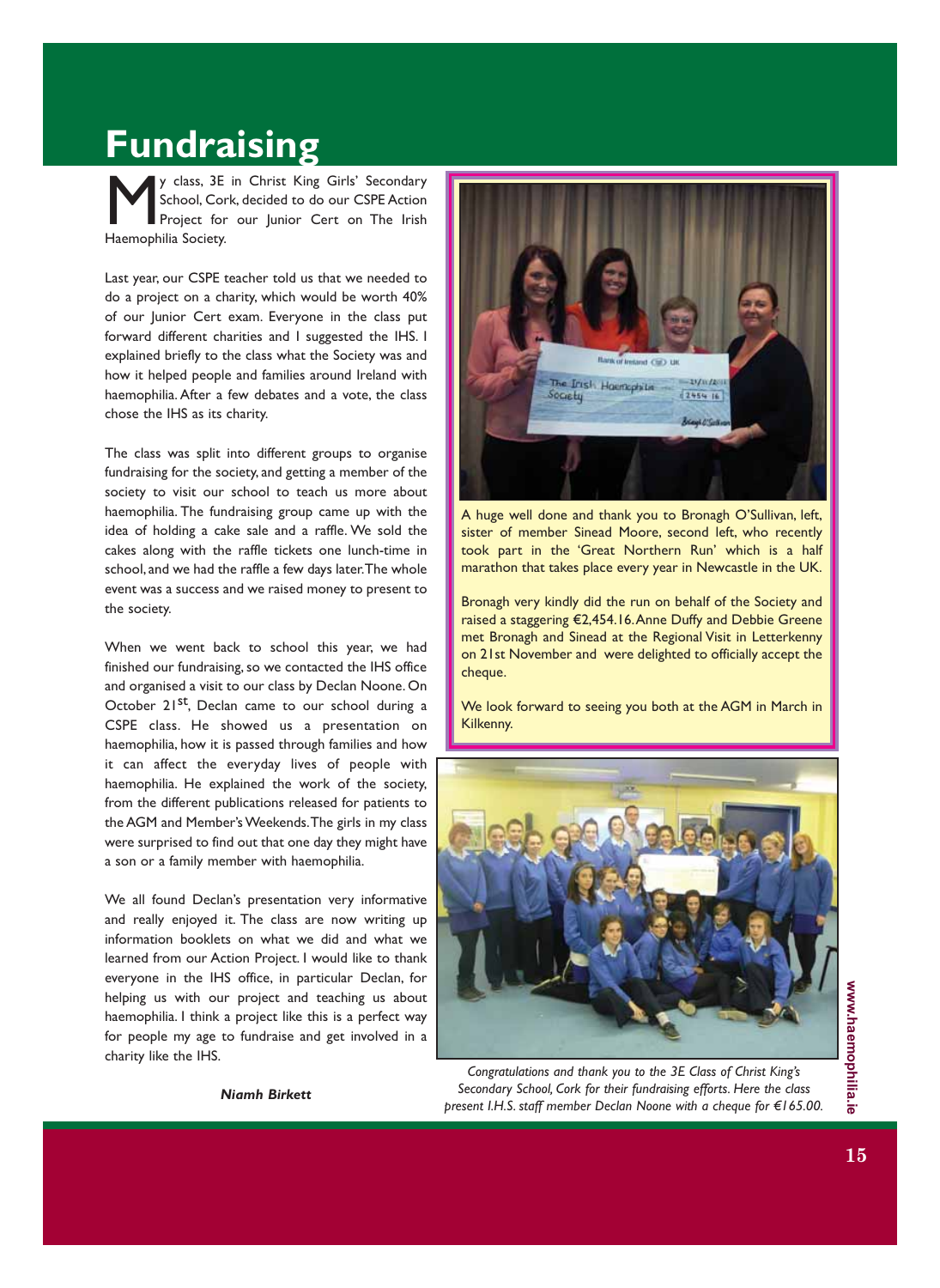## **Grants & Scholarships**

If am delighted to announce that recipients of the of the board met on the Friday evening of the which were then scored after which a final decencouraging, a lot of which were received online. am delighted to announce that recipients of the grants and scholarships for 2011/2012 have been chosen. The sub group of the board met on the Friday evening of the October Conference, to discuss and adjudicate the various applications, which were then scored after which a final decision was reached. We had received a total of 21 applications which was

Some applications were exceptional and very well written. We do have some tips for applying on the website, so if you are applying next year I would like to encourage you to think about your application, check for typos, answer all the questions, give as much information as possible, and please fill out the application yourself.



I am now pleased to announce first, second and third place recipients for both awards:

#### **Maureen Downey Memorial Grant**

*This grant is for a person with haemophilia or related bleeding disorder, who has been accepted on a post second level educational course.*

| First Place:  | <b>Patrick Browne</b> | €4,000 |
|---------------|-----------------------|--------|
| Second Place: | Sean McDonald         | €2,000 |
| Third Place:  | Linda Coakley         | €1,500 |

#### **Margaret King Educational Scholarship**

*This grant is for an immediate family member of a person with haemophilia or related bleeding disorder, who has been accepted on a post second level educational course.* 

First Place: Lorraine O'Connor €2,000 Second Place: MaryRose McCann €1,500 Third Place: Christina O'Sullivan €1,000



We were pleased also to be able to make further payments to a number of applicants. In total an amount of €18,000 was paid out to grants and scholarships this year.

As you can see, it is very worthwhile applying. These grants really do help, and we would like to encourage you to apply next year. Don't forget even if you are a recipient this year, you can still apply next year. For those of you, who were unsuccessful, please try again next year.

> *Debbie Greene Administrator*



**Memorial Service**

A Memorial Service took place in the offices of the Irish Haemophilia Society on Sunday 6<sup>th</sup> November. We used the service that Fr. Paddy McGrath had prepared the previous year, as the hymns and readings were Paddy's favourites, and we wanted to honour him in some small way. His colleague Fr. Bernard did a lovely job with the service; it was reflective, respectful and focused on light.

During the service members were asked to place a red rose at the Memorial Sculpture in respectful silence. The Memorial Book, which contains the names of people with haemophilia who passed away, was placed on the altar. For those who were unable to attend the service, please be assured that your loved one was honoured during the service.

Afterwards light refreshments were served and everyone mingled over a nice cup of tea.

This service takes place on an annual basis, and for 2012 a date has already been set for Sunday 4<sup>th</sup> November.

*Debbie Greene Administrator*

www.haemophilia.ie **16www.haemophilia.ie**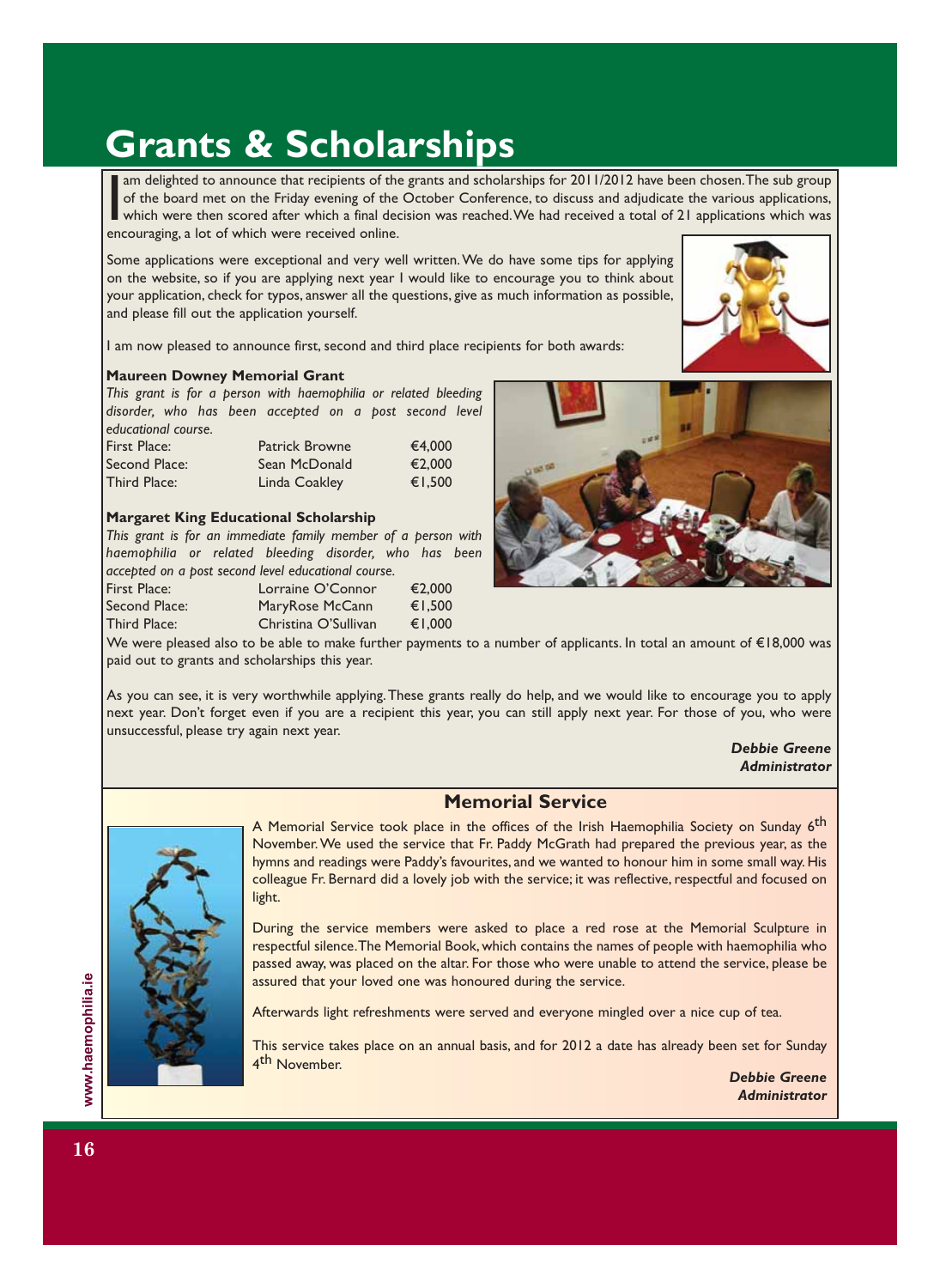## **Noticeboard**



You may also contact Declan (declan@haemophilia.ie) or Debbie (debbie@haemophilia.ie) in the office on 01 6579900 if you have any queries or questions.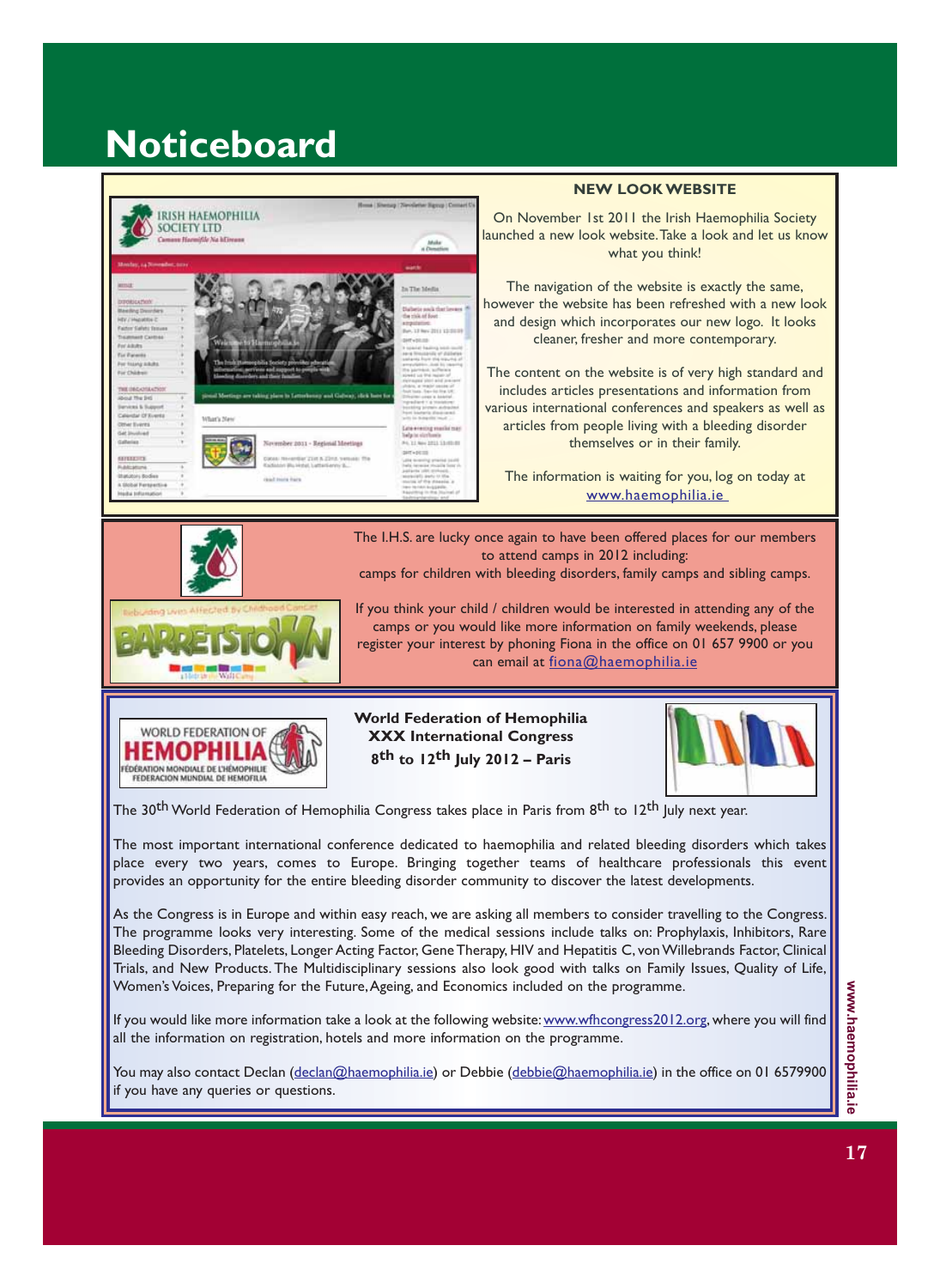## **AGM 2012 Preliminary Programmes**

|                                                                                                       | <b>Adults Programme</b>                                                                                              |                                                                                                                                              |                                                                    |                                                                                                                                                                                                                                               |  |  |  |  |  |
|-------------------------------------------------------------------------------------------------------|----------------------------------------------------------------------------------------------------------------------|----------------------------------------------------------------------------------------------------------------------------------------------|--------------------------------------------------------------------|-----------------------------------------------------------------------------------------------------------------------------------------------------------------------------------------------------------------------------------------------|--|--|--|--|--|
| <b>Saturday 3rd March:</b>                                                                            |                                                                                                                      |                                                                                                                                              |                                                                    |                                                                                                                                                                                                                                               |  |  |  |  |  |
| $10.00 - 12.30$<br><b>AGM &amp; Business Meeting</b>                                                  |                                                                                                                      |                                                                                                                                              |                                                                    |                                                                                                                                                                                                                                               |  |  |  |  |  |
| $12.30 - 13.30$<br>Lunch                                                                              |                                                                                                                      |                                                                                                                                              |                                                                    |                                                                                                                                                                                                                                               |  |  |  |  |  |
| <b>PROGRAMME I</b><br><b>PROGRAMME 2</b>                                                              |                                                                                                                      |                                                                                                                                              |                                                                    |                                                                                                                                                                                                                                               |  |  |  |  |  |
| $13.30 - 15.30$<br><b>Disorders</b>                                                                   |                                                                                                                      | $13.30 - 14.30$                                                                                                                              | von Willebrands Disease<br>Dr. Paul Giangrande<br>Mild Haemophilia |                                                                                                                                                                                                                                               |  |  |  |  |  |
|                                                                                                       |                                                                                                                      |                                                                                                                                              |                                                                    |                                                                                                                                                                                                                                               |  |  |  |  |  |
| $15.30 - 16.00$                                                                                       |                                                                                                                      | $15.30 - 16.00$                                                                                                                              | Tea/Coffee                                                         |                                                                                                                                                                                                                                               |  |  |  |  |  |
| $16.00 - 17.15$                                                                                       |                                                                                                                      | $16.00 - 17.15$                                                                                                                              | <b>Inhibitors</b><br>Dr. Paul Giangrande                           |                                                                                                                                                                                                                                               |  |  |  |  |  |
|                                                                                                       |                                                                                                                      |                                                                                                                                              |                                                                    |                                                                                                                                                                                                                                               |  |  |  |  |  |
| $10.00 - 10.30$<br><b>Update on Twinning</b>                                                          |                                                                                                                      |                                                                                                                                              |                                                                    |                                                                                                                                                                                                                                               |  |  |  |  |  |
| $10.30 - 11.30$<br><b>Orthopaedic Surgery</b>                                                         |                                                                                                                      |                                                                                                                                              |                                                                    |                                                                                                                                                                                                                                               |  |  |  |  |  |
| $11.30 - 12.00$<br>Tea/Coffee                                                                         |                                                                                                                      |                                                                                                                                              |                                                                    |                                                                                                                                                                                                                                               |  |  |  |  |  |
| $12.00 - 13.00$<br><b>The Irish Health Service</b><br>Dr. Barry White, Director, N.C.H.C.D.           |                                                                                                                      |                                                                                                                                              |                                                                    |                                                                                                                                                                                                                                               |  |  |  |  |  |
| weche                                                                                                 | <b>IHS</b>                                                                                                           |                                                                                                                                              |                                                                    |                                                                                                                                                                                                                                               |  |  |  |  |  |
| <u>Creche</u><br>$(0 - 3$ years)                                                                      | <b>Cubs</b><br>$(4 - 8$ years)                                                                                       |                                                                                                                                              | <u>Kidlink</u><br>$(9 - 12$ years)                                 | <b>Youth Group</b><br>$(13 - 17$ years)                                                                                                                                                                                                       |  |  |  |  |  |
| Saturday<br>• Story Time<br>• Playground & Playroom<br>• Teddy Bear Picnic<br>• Movie time<br>• Games | <b>Saturday</b><br>• Arts & Crafts<br>• Teddy Bear Picnic<br>• Movie time<br>• Games<br><b>• Educational Session</b> |                                                                                                                                              |                                                                    | Saturday<br>• Team Building<br>• Swimming<br>• Educational Sessions<br>• Orienteering<br>• Games                                                                                                                                              |  |  |  |  |  |
| Sunday<br>• Story Time<br>• Arts and crafts<br>• Games                                                | <b>Sunday</b><br>• Nature Walk<br>• Drama<br>• Games                                                                 |                                                                                                                                              |                                                                    | Sunday<br>• Group activity<br>• Cinema<br>• Educational Session                                                                                                                                                                               |  |  |  |  |  |
|                                                                                                       | <b>Sunday 4th March:</b>                                                                                             | <b>Open Forum with:</b><br>Our Lady's Children's Hospital Crumlin<br><b>Cork University Hospital</b><br>Tea/Coffee<br><b>Clinical Trials</b> | National Centre for Hereditary Coagulation                         | $14.30 - 15.30$<br>Saturday<br>• Swimming<br>• Educational Session<br>• Cinema<br>• Arts & Crafts<br>• Games<br>Sunday<br>• Swimming<br>• Treasure Hunt<br>• Games<br>AGM packs and booking forms will be posted to members in early January. |  |  |  |  |  |

AGM packs and booking forms will be posted to members in early January.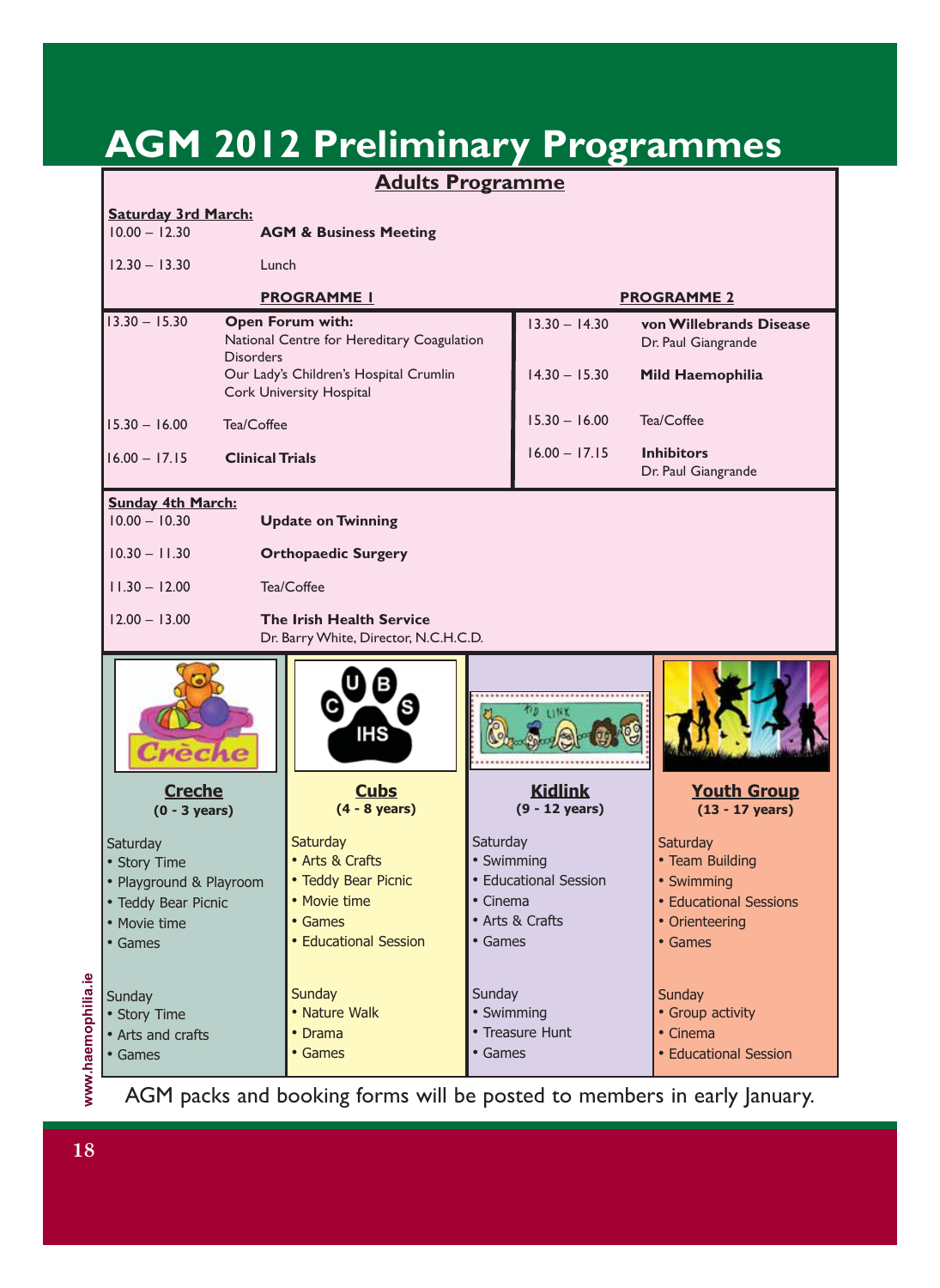## **2012 Calendar of Events**

### **March**

#### **AGM & Conference**

Dates: 2nd - 4th March Venue: The Lyrath Estate Hotel, Co. Kilkenny

## **April**

#### **Regional Meetings**

Dates: 23rd - 25th April Location: Venues to be confirmed

#### **May**

**Parents Conference** Dates: 11th - 13th May Venue: The Sheraton Hotel, Athlone

#### **September**

**HIS IHS** Dates: 8th & 9th September Venue: Clarion Hotel Liffey Valley

#### **September**

#### **Regional Meetings** Dates: 17th - 19th September Location: Venues to be confirmed

#### **October Members Weekend**

Dates: 14<sup>th</sup> to 16<sup>th</sup> October Venue: Carlton Shearwater Hotel, Ballinasloe, Co Galway

#### **November**

#### **Memorial Service**

Dates: Sunday 4th November

Venue: The I.H.S Office, 1st Floor Cathedral Court, New Street, Dublin 8











**19www.haemophilia.ie** 19

www.haemophilia.ie